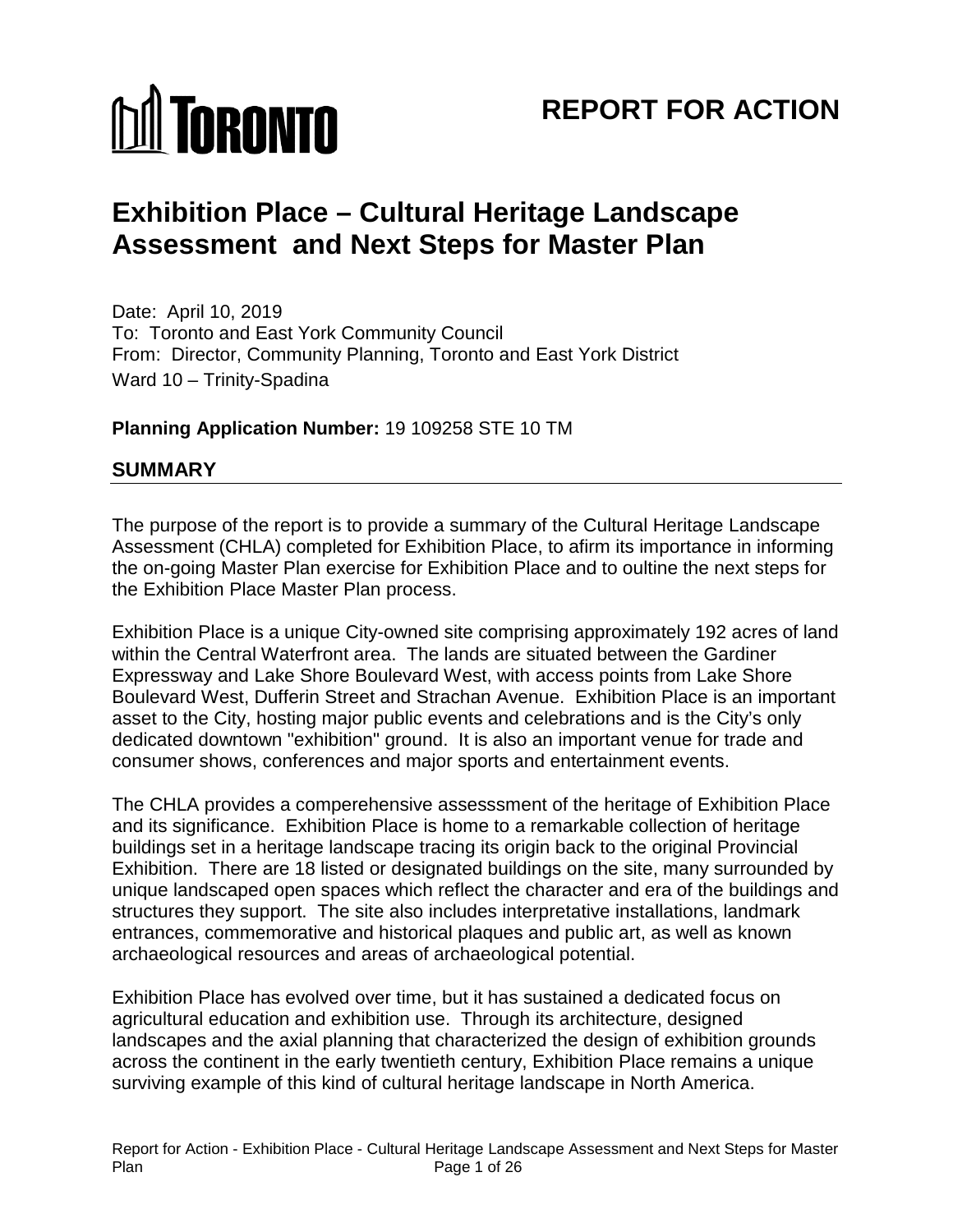Over the years, a number of planning exrecises have focused on Exhibition Place,<br>including some that have referenced a joint planning exercise with Ontario Place.<br>Concurrently, new facilities such as Hotel X and the BMO Fi including some that have referenced a joint planning exercise with Ontario Place. opportunities and guide change. The Exhibition Place Master Plan and the Cultural City-owned property. The Master Plan exercise will be informed by and coordinated grounds. City staff have continued to work with the Exhibition Place Board of Governors and the Province on updated plans for Exhibition Place to identify Heritage Landscape Assessment will play a critical role in the continued evolution of Exhibition Place, including future business planning and decision making for this unique with work on the new Exhibition Place Strategic Plan.

# **RECOMMENDATIONS**

The City Planning Division recommends that:

1. City Council adopt the recommendations of the Exhibition Place Cultural Heritage Landscape Assessment (CHLA) attached at Attachment 4 to the report dated April 10, 2019 from the Director, Community Planning, Toronto and East York District, and direct City Planning staff to utilize the CHLA and its recommendations in the development of the Exhibition Place Master Plan.

2. City Council direct City Planning staff to use the CHLA to inform more detailed study and to bring forward recommendation for inclusion of Exhibition Place as a "significant cultural heritage landscape" on the City's Heritage Register and/or designation under either Part IV or Part V of the Ontario Heritage Act.

3. City Council adopt the proposed Master Plan study framework as described in this report to guide on-going work on the Master Plan.

4. City Council direct City Planning staff to undertake public consultations on the development of the Master Plan, including consultations with various stakeholder groups, the community at large and the Indigenous community.

5. City Council request that the Province of Ontario work jointly with the City on the revitalization of Ontario Place and develop a coordinated planning process that leverages the opportunities and synergies of both the Ontario Place and Exhibition Place sites, and has regard for the City's Guiding Principles, City objectives for the development of the central waterfront, and existing City and Exhibition Place plans.

 Board of Governors to coordinate work on the Master Plan with development of the new 6. City Council forward a copy of this report to the Board of Governors of Exhibition Place for its information and direct City Planning staff to work with the Exhibition Place Strategic Plan for Exhibition Place.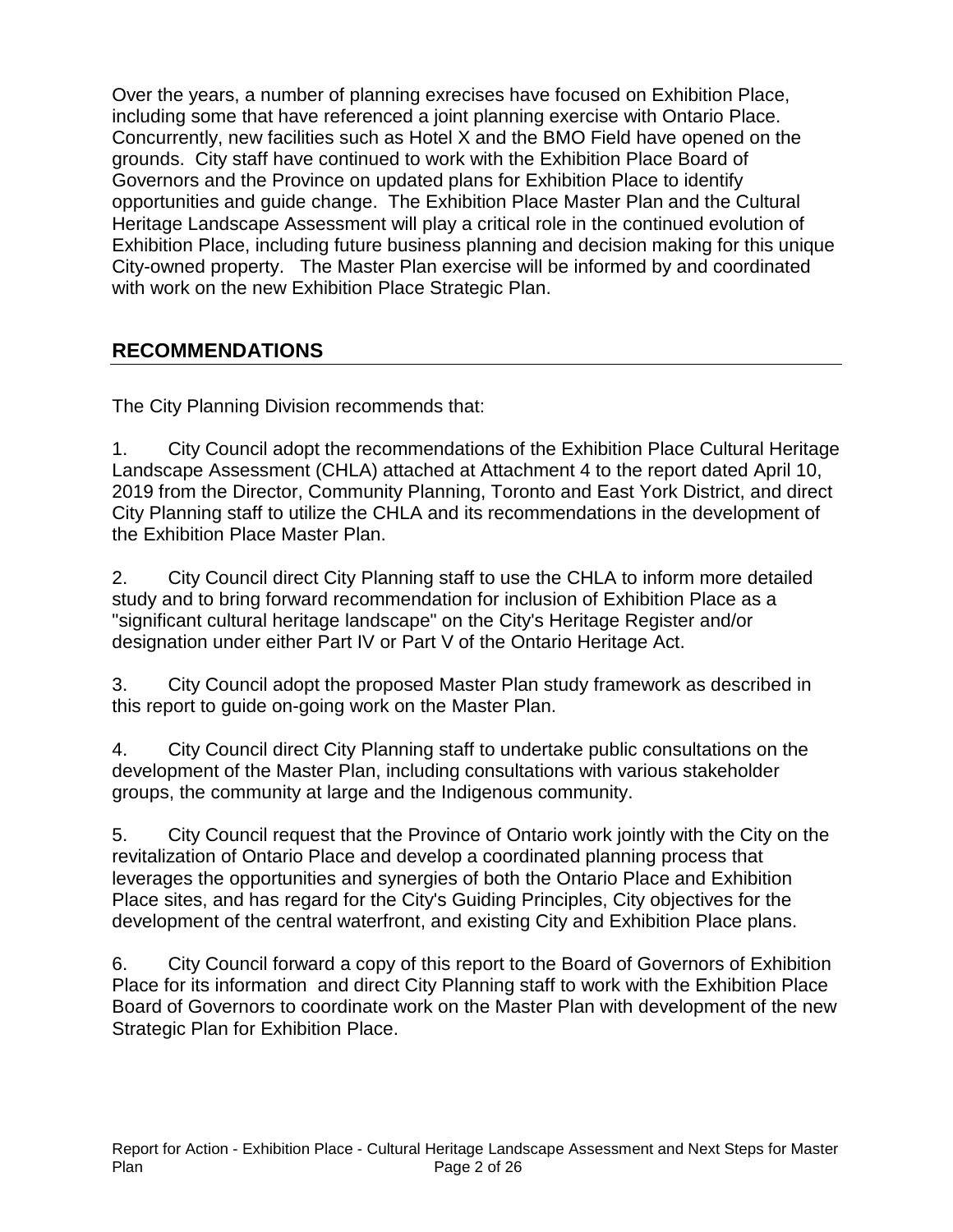# **FINANCIAL IMPACT**

There are no immediate financial implications resulting from the implementation of the recommendations in this report.

#### **DECISION HISTORY**

 Plan (CWSP). The CWSP is the overarching policy document guiding waterfront renewal and includes both Ontario Place and Exhibition Place. Council's 2003 Decision At its meeting of April 16, 2003, City Council adopted the Central Waterfront Secondary can be found at this link:

<https://www.toronto.ca/legdocs/2003/agendas/council/cc030414/plt5rpt/cl001.pdf>

 and requested the, then, City staff working group develop general terms of a draft Committee in 2014. Council's Direction can be found at this link: At its meeting of December 16, 2013, City Council directed staff to work on a cooperative and co-ordinated approach to planning Ontario Place and Exhibition Place agreement to guide this co-operative venture, and report back to the Executive <http://app.toronto.ca/tmmis/viewAgendaItemHistory.do?item=2013.MM45.17>

 announced in July of 2014. Council's Direction can be found at this link: At its meeting of August 25, 2014 City Council further directed staff to work with the province on a joint planning approach for Ontario Place and Exhibition Place in response to the then provincial government's long term vision to revitalize Ontario Place <http://app.toronto.ca/tmmis/viewAgendaItemHistory.do?item=2014.EX44.4>

 At its meeting In February 3, 2016, Toronto City Council adopted recommendations in a report dated September 4, 2015 entitled "Official Plan Amendment for Exhibition Place" from the CEO of Exhibition Place for an Official Plan Amendment (OPA) for Exhibition Place to determine the actions necessary to amend the Official Plan to allow buildings within the lands designated Parks/Open Space within the Exhibition Place Grounds to be leased for a term longer than 21 years.

http://app.toronto.ca/tmmis/viewAgendaItemHistory.do?item=2016.EX11.13

 At its meeting on June 14, 2016 Toronto and East York Community Council directed established a subcommittee to which staff were directed to submit a report on all studies, reports and plans relevant to Exhibition Place and on the status of a coordinated planning approach for Exhibition Place and Ontario Place. staff together with the Ward Councillor to schedule a community consultation meeting for an Official Plan Amendment to consider leases in excess of 21 years, and <http://app.toronto.ca/tmmis/viewAgendaItemHistory.do?item=2016.TE17.62>

 and requested that staff report back on the results of the 2017-2019 Exhibition Place At its meeting on November 30, 2016, the Official Plan Amendment Subcommittee met Strategic Plan, the outcome of negotiations with the Province on a coordinated planning approach for Exhibition Place and Ontario Place and the results of the Exhibition Place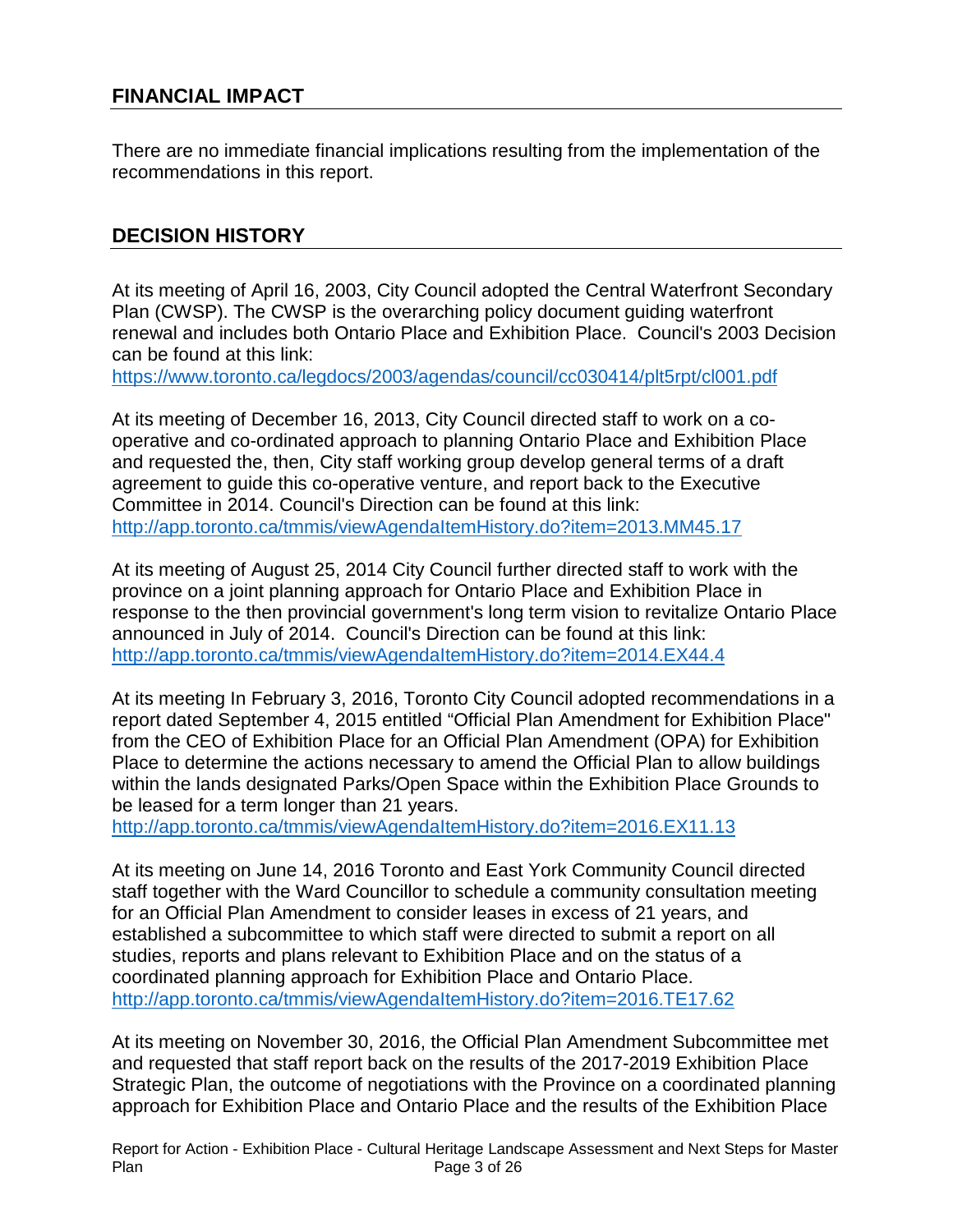Cultural Heritage Landscape Assessment (CHLA). The Sub-Committee also requested staff to establish a public working group and that the working group meet when all of the relevant policy documents, background material and studies necessary to review the proposed Officlal Plan Amendment are available.

<http://app.toronto.ca/tmmis/viewAgendaItemHistory.do?item=2016.TX1.2>

#### **ISSUE BACKGROUND**

## **Exhibition Place – Context and Character**

 located within the Central Waterfront area. The grounds are characterized by large sports, trade and convention facilities at the east end and a significant collection of heritage buildings in a "pavillion in the park" setting at the west end. Situtated between and Metrolinx lines. The Exhibition Place lands are organized in a campus-like setting on 192 acres of land the Gardiner Expressway and Lake Shore Boulevard West, Dufferin Street and Strachan Avenue, Exhibition Place is also located at the convergence of streetcar, bus

 and celebrations and are the City's only dedicated downtown "exhibition" grounds. Liberty Village neighbourhoods. Exhibitions and shows such as the Royal Agricultural grounds. The lands are an important asset for the City in their ability to host major public events Exhibition Place is also an important venue for trade and consumer shows, conferences, conventions and sports events, along with unique entertainment venues such as Medieval Times and the Liberty Grand. Exhibition Place also serves as an informal recreation space for thousands of new residents in the nearby Fort York and Winter Fair, the Boat Show, the Home Show, the Honda Indy and most notably the 18 day Canadian National Exhibition (CNE), bring large numbers of visitors to the site annually. In 2016, over five million people attended 365 events on the Exhibition

## **Planning Framework**

 number of provincial and municipal statutes and By-laws. The Planning Act cites regard wise use and management of cultural heritage and archaeological resources is a key Any decisions related to planning, policy, heritage or land use are governed by a to "the conservation of features of significant architectural, cultural, historical, archaeological or scientific interest" and the Provincial Policy Statement states that the provincial interest.

municipal boundaries and indentifies the tools to achieve this.<br>Report for Action - Exhibition Place - Cultural Heritage Landscape Assessment and Next Steps for Master municipal boundaries and indentifies the tools to achieve this. The Ontario Heritage Act (OHA) is the key piece of legislation for the conservation of heritage resources in Ontario. It regulates, among other things, how municipal councils can identify and protect heritage resources, including archaeological resources, within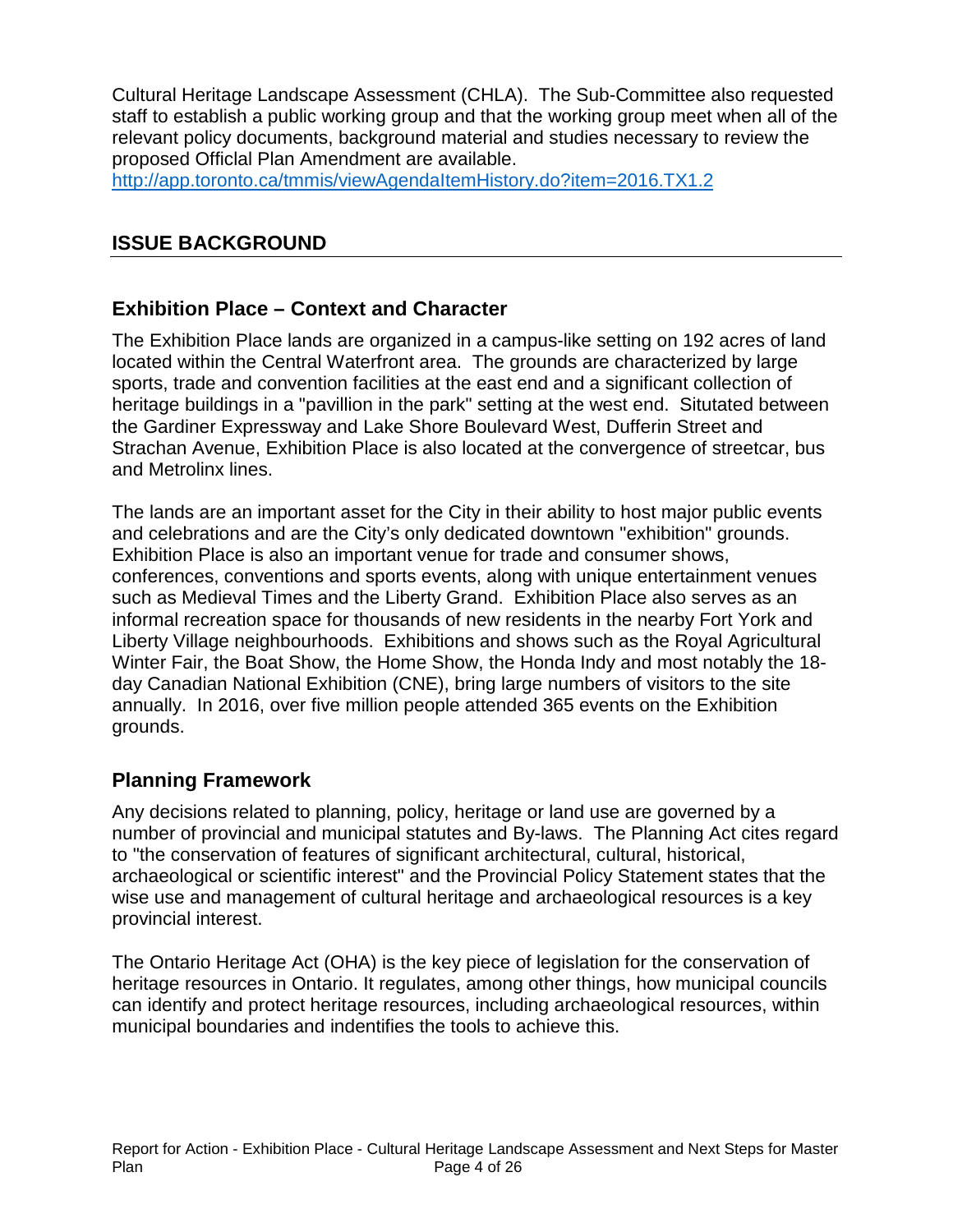In the City of Toronto Official Plan, the Exhibition Place lands are within the Downtown and Central Waterfront. The lands are designated as Regeneration Areas and Parks and Open Space Areas – Other Open Space (see Attachment 2).

 the natural environment; built form; the public realm and economic development. The resources, including significant buildings, properties, districts, landscapes and Broadly speaking, the City's Official Plan builds on Provincial legislation to set out more specific policies to guide growth in the City, including: land use; parks and open spaces; Official Plan also contains policies that seek to protect and manage cultural heritage archaeological sites.

 The Exhibition Place lands are located within the boundary of the Central Waterfront Secondary Plan (CWSP) (see Attachment 3). The Central Waterfront Secondary Plan is founded on four core principles:

- 1. Removing Barriers/Making Connections;
- 2. Building a Network of Spectacular Waterfront Parks & Public Spaces;
- 3. Promoting a Clean & Green Environment; and
- 4. Creating Dynamic & Diverse New Communities.

 provided. The CWSP states that development is to respect and celebrate Exhibition Place's existing heritage architecture and views of heritage buildings from the water. Adaptive re-use of heritage buildings is encouraged. New development within lands designated Parks and Open Space Areas may only be considered if existing open space areas are maintained or alternatives to expand the size and usability of City-owned parks are

## **Other Plans and Guidelines**

 Structure Plan and the Festival Plaza at Exhibition Place Master Plan. City staff will be Exhibition Place has prepared a number of detailed plans to provide further guidance, including the Exhibition Place 2017 – 2019 Strategic Plan, the Exhibition Place 2010 reviewing these and other Exhibition Place plans and consulting with the Exhibition Place Board of Governors to ensure that the Master Plan will be able to support and guide the Board's on-going business planning process.

# **Zoning**

 development within Exhibition Place is regulated by the City of Toronto Act, 2006. Board of Governors and outlines the permitted uses. The Act directs that the lands will be used primarily for parks and exhibition purposes. It provides for expansion of permitted uses subject to approval by the City. The Act also requires that an exhibition be held annually within the lands. Unlike other areas of the City where development is governed by zoning by-laws, Section 406 of the Act entrusts its management and operations to the Exhibtion Place

Building heights are also impacted by the proximity to the Billy Bishop Toronto City Airport (BBTCA). Though BBTCA's Airport Zoning Regulations do not extend to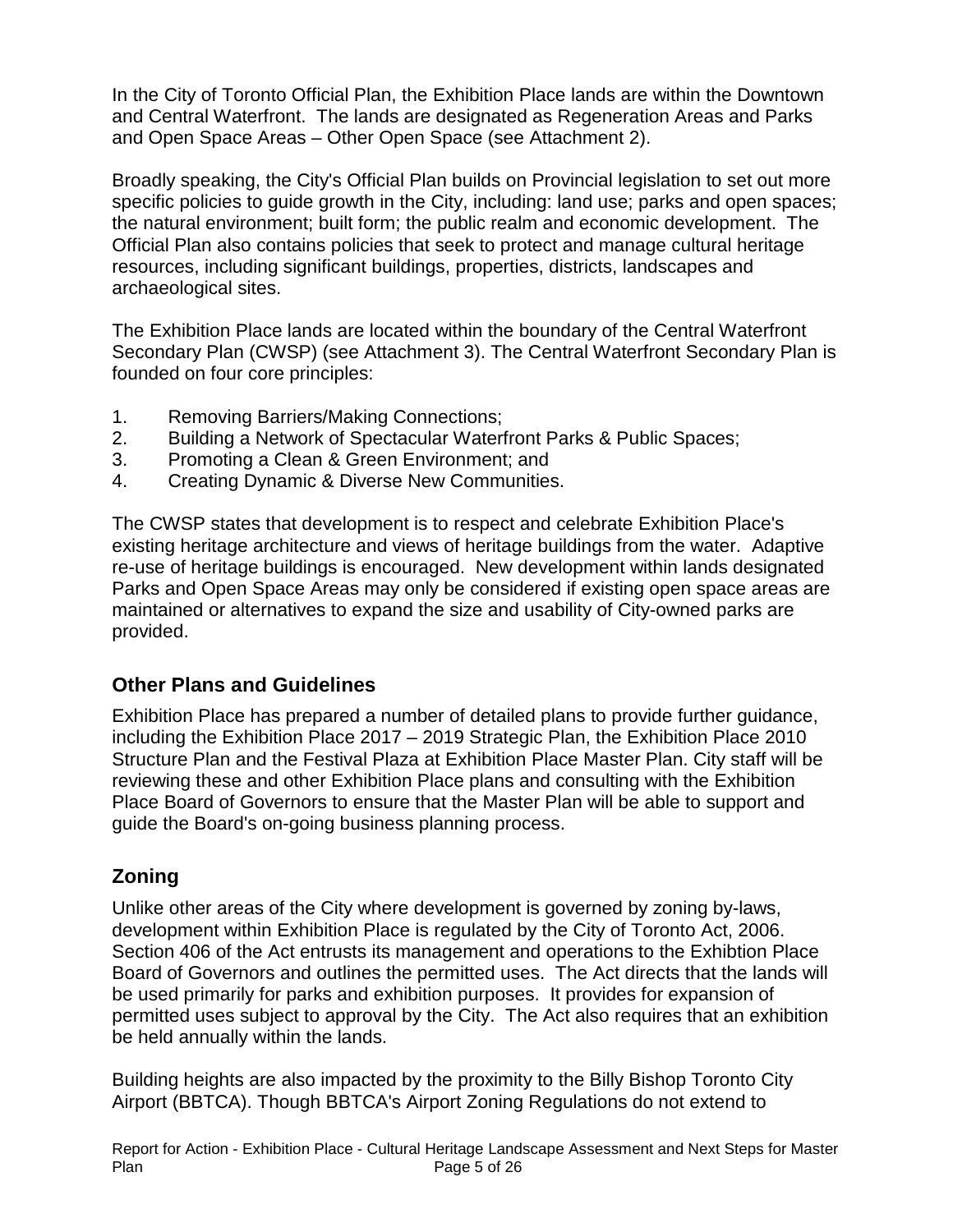Exhibition Place, airspace restrictions associated with the airport's instrument procedures do apply over much of the property.

# **Recent / Proposed Developments**

Over the past decade, a number of features have been added to Exhibition Place.

- [BMO Field -](https://bmofield.com/venue-info/bmo-field-expansion/) Opened in 2008, BMO Field is home to Toronto FC and the Toronto Argonauts. Expansions to the field were made in 2014 and 2017 to create a seating capcity of over 30,000.
- Hotel X The 404 room Hotel X opened in 2018 set within new landscaped open phase on the adjacent lands to thr west. space that repalced surface parking The Hotel operator has an option for a second
- OVO Athletic Centre (formerly BioSteel Centre) opened in 2016 as a new basketball practice facility at the west end of Exhibition Place and is used by both the Toronto Raptors and community groups.
- when needed. • Festival Plaza - A 2011 study proposed the development of a plaza at Exhibition Place to provide flexible gathering and event space which could double as parking

#### **Transportation and Transit**

 The existing transit services at the site include the TTC Dufferin 29 bus, 121 Fort-York transit services include the Exhibition GO Station on the Lake Shore West Line and the Esplanade bus, and the Bathurst 511 streetcar and Harbourfront 509 streetcar lines which turn around at the Manitoba Drive loop north of the Horse Palace building. Other Ossington 63 TTC bus route just north of the GO Station in the Liberty Village Neighbourhood. Access to the Liberty Village Neighbourhood is provided via a pedestrian tunnel that also connects the GO Station platforms. Cycling facilities exist primarily along the perimeter of the site, including along Strachan Avenue to the east and the Martin Goodman trail to the south.

Improvements to the Exhibition GO Station including an additional pedestrian tunnel to Liberty Village are planned in the near-term. Also planned is the extension of the TTC waterfront streetcar line between the Exhibition Loop and the Dufferin Gate Loop.

## **Sewer and Water Infrastructure**

There is an existing network of servicing infrastructure operated and maintained by Exhibition Place within the Exhibition Place site that ties into a well-distributed servicing network (water, sewer, storm sewer) located both within and adjacent to Exhibition Place.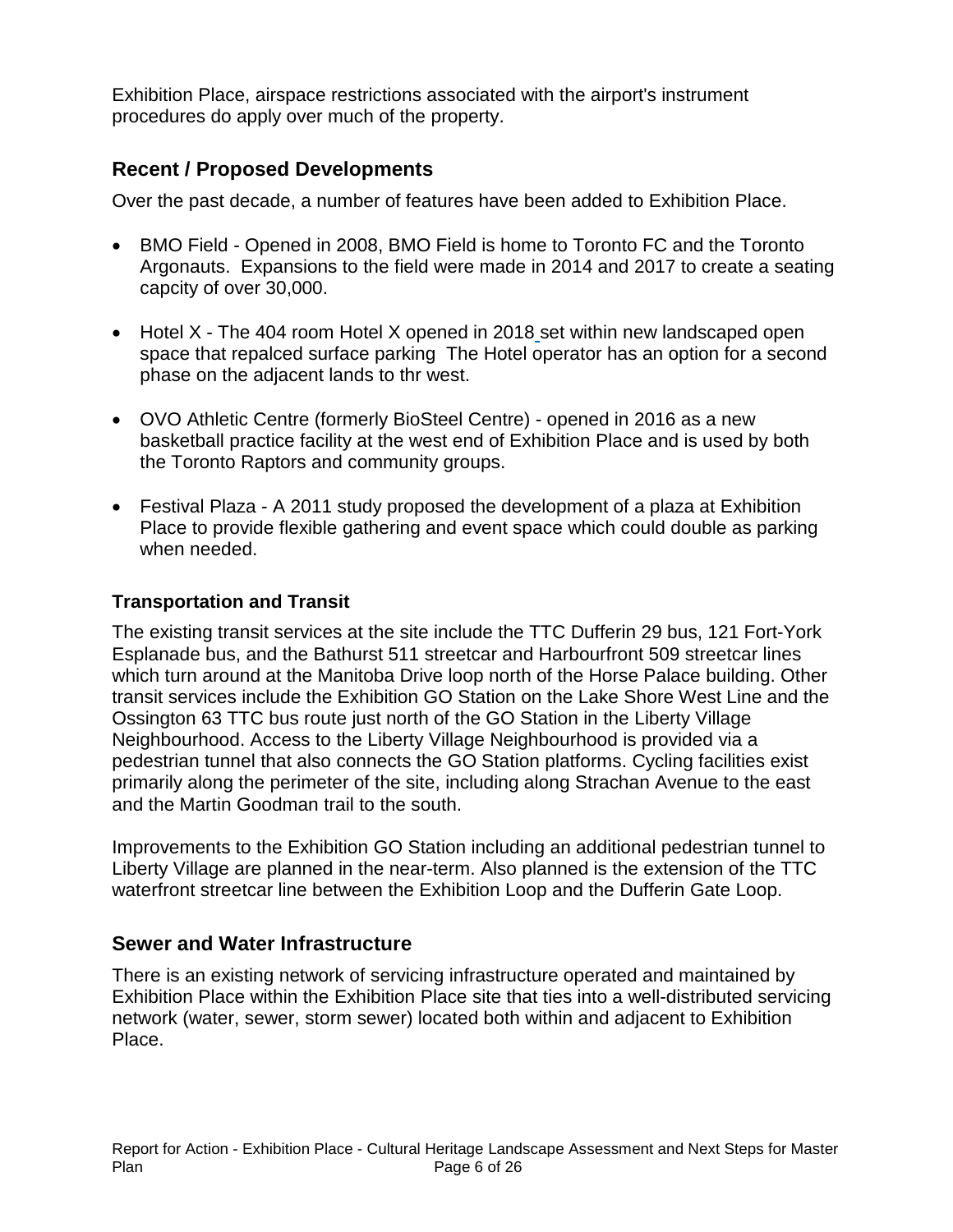# **Exhibition Place Cultural Heritage Landscape Assessment (CHLA)**

 activity and indentified as having cultural heritage value or interest. A Cultural Heritage A Cultural Heritage Landscape is a defined geographical area modified by human Landscape is defined and referenced in the Provincial Policy Statement (2014) and the City of Toronto Official Plan.

 (CHLA) of Exhibition Place to appropriately identify and assess the site's cultural to recommend, as appropriate, conservation strategies that will support master planning activities for the future of Exhibition Place. In June 2018, City Planning initiated a Cultural Heritage Landscape Assessment heritage resources, including its cultural heritage landscapes and archaeological resources. This study was undertaken to evaluate the site's cultural heritage value and

 Exhibition Place Staff and consultation with external stakeholders. The CHLA is a The CHLA study was led by the City Planning Division in close collaboration with foundational document to guide the Exhibition Place Master Plan and will enable the City to focus on conserving the cultural heritage value and heritage attributes of the Exhibition Place site, and to manage and guide future change in accordance with the Official Plan and the Ontario Heritage Act.

 Heritage Act. The consultants further recommend in the CHLA that the Exhibition Place site be considered for Part V designation under the Ontario Heritage Act, as a Heritage City Planning staff have reviewed and support the findings and recommendations of the consultants, including the determination that the identified area qualifies for inclusion on the City of Toronto's Heritage Register and designation under Part IV of the Ontario Conservation District (HCD). Staff anticipate bringing forward a designation report upon the completion of the Master Plan process.

 Ontario Heritage Act and other provincial legislation and municipal policies, including The CHLA meets the requirements of the Provincial Policy Statement (PPS 2014), requirements for consultation, evaluation and content. The study was undertaken in four key phases and included a public, stakeholder, and Indigenous engagement program.

#### **Community and Stakeholder Consultation**

 stakeholders, tenants and major event organizers at Exhibition Place. The CHLA The Exhibition Place CHLA included consultation with community members, process included two stakeholder consultation meetings and one "Planners in Public Places" (PIPS) pop-up consultation at the 2018 Royal Agricultural Winter Fair.

 The Indigenous engagement program for the Exhibition Place CHLA study followed the communities or organizations, beginning in June 2018 with the circulation of a project approach of separate and direct engagement with rights-bearing Indigenous notice by mail to the five identified nations. The notice invited recipients to contact City staff if they had any preliminary comments on the project or would like to organize a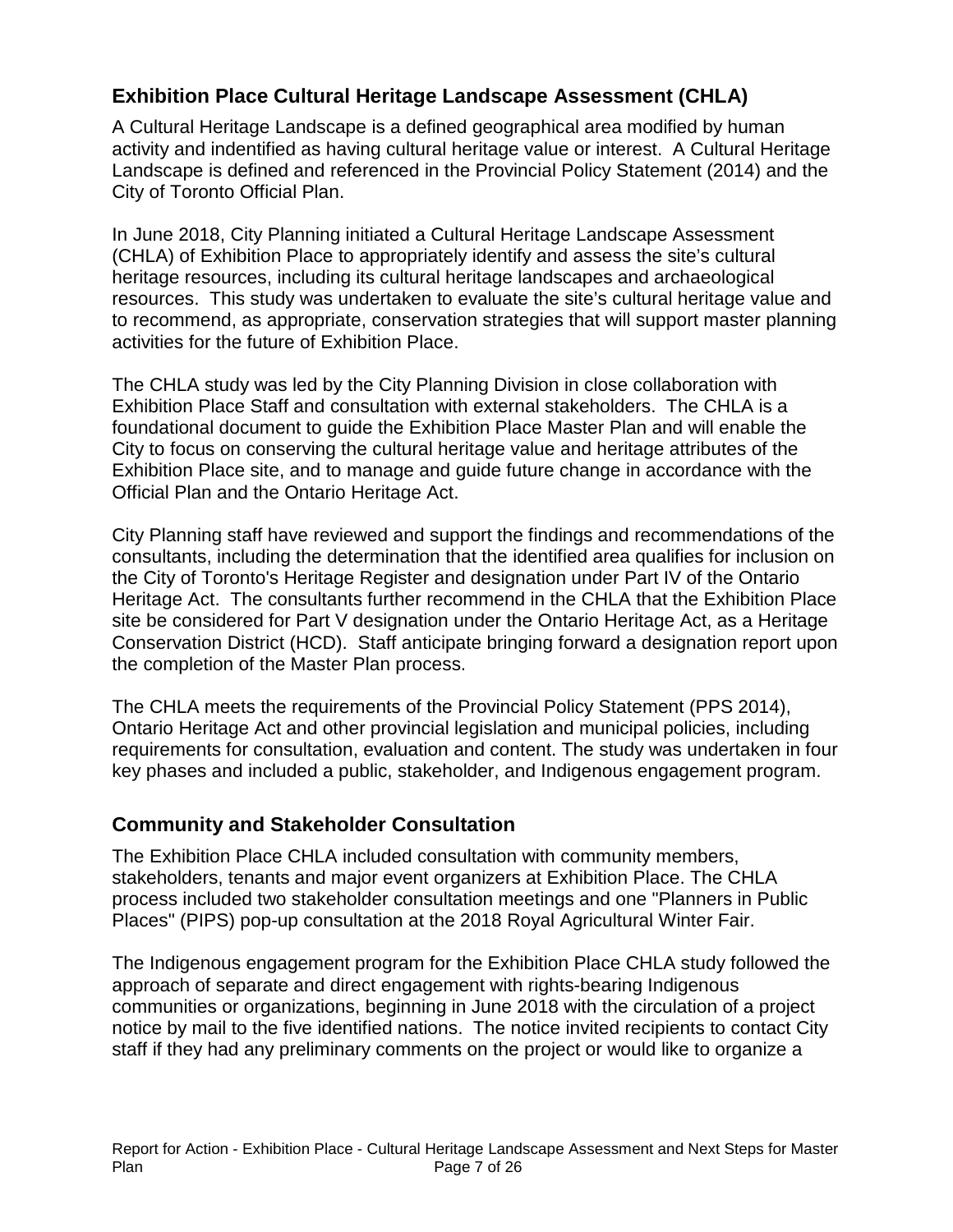meeting to discuss the project further. This notice was followed by a conference call with core project team members and representatives from the Huron-Wendat Nation on October 23, 2018.

 feedback prior to the submission of the final CHLA. Staff also presented a summary of the CHLA and its findings and a review of the next steps in the Master Plan process at Consultation with the Toronto Preservation Board took place at its meeting of February 27, 2019 to present the consultant team's key findings of the draft CHLA in order to gain the April 10, 2019 meeting of the Exhibition Place Board of Governors.

# **Heritage and Archaeology**

Research into the history and evolution of Exhibition Place was completed as part of the Cultural Heritage Landscape Assessment (CHLA) study process. This review provided an understanding of the history of development within the Study Area, and contributed to the analysis and evaluation of heritage resources.

 and the extent of archaeological potential identified within the Study Area. Any as being of archaeological potential, or falling within an ASA, will be subject to further archaeological assessment. Through the Master Plan process, the need for additional policies ensuring the conservation of archaeological resources will be examined. A Stage 1 Archaeological Assessment was undertaken as part of the CHLA, resulting in refinements and revisions to the limits of the Archaeologically Sensitive Areas (ASAs) proposed future development within Exhibition Place that will affect any area identified

# **Existing Heritage Protections**

 Exhibition Place includes thirteen properties that are listed in the City of Toronto's Heritage Register, ten properties that are designated under Part IV of the Ontario Heritage Act (OHA), and one property which has an intention to designate under Part IV of the OHA.

 commemorated as a National Historic Site in 1985. This group includes: the Press Building (1904, former Administration Building); the Medieval Times Building (1912, The five buildings designed by prominent Toronto architect George Gouinlock were originally Government Building, sometimes known as the Arts, Crafts and Hobbies Building); the Music Building (1907, former Railways Building); the Horticulture Building (1907); and the Fire Hall and Police Station (1912).

# **Cultural Heritage Landscape Analysis**

Following the completion of the historical research, the consultant team undertook a character analysis to identify themes and typologies within the Study Area that could inform the identification of cultural heritage value, the determination of significance and the selection of heritage attributes. This analysis included the identification of existing heritage protections, dates of construction, landscape and architectural styles, circulation, public realm, building typologies and character sub-areas comprised of distinct cultural heritage landscapes.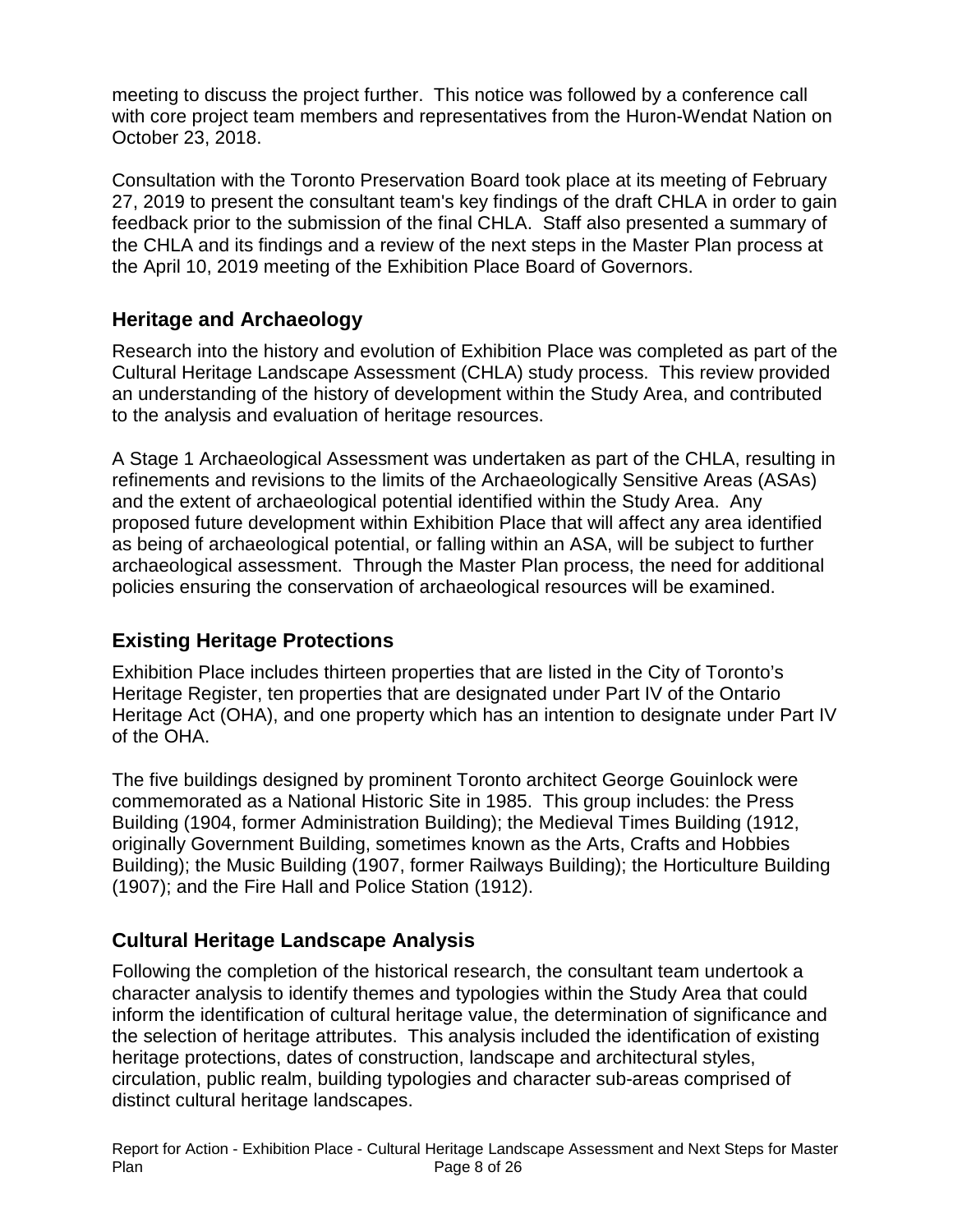present day. A significant number of grand, early-to-mid 20th century exhibition Known construction activities within Exhibition Place date to 1751 and continue to the buildings can be found throughout the Study Area contributing to its exhibition character, with more recent interventions at the site including BMO Field and Hotel X.

 which define, support and maintain the associated structures. These landscapes A representative variety of architectural styles prevalent in Toronto in the 19th and 20th centuries can be found within the Study Area. Many of the buildings represent diverse formal architectural styles, including Neo-Classicism, Beaux-Arts, Art Deco and Mid-Century Modern. Many of the buildings and structures also have designed landscapes include Palatial Landscapes and Large Open Spaces, Parterre Gardens and Foundation Plantings.

 Throughout the community engagement process, the importance of views, vistas, and gateways associated with Exhibition Place were mentioned. Significant views were after the public consultation meetings. These views, vistas and gateways help define a categorized into three groups: views looking at particular objects, places or buildings; sense of entrance and transition from one area to another. The full list of views, vistas noted and analyzed by the consultant team during initial site visits and further reviewed sense of place by orienting the viewer to their immediate surroundings, and have been vistas looking at much larger landscapes or built form; and gateways that create a and gateways can be found in the CHLA Study (Volume 1 pg. 92-101).

# **Character Sub-Areas and Periods of Significance**

 Winter Fair Complex, and Modernist Core) were identified as part of the CHLA Study. These sub-areas define three distinct and significant periods of the history of Exhibition Place. These three periods, spanning the majority of the twentieth century, were Four character sub-areas (Gouinlock Collection, Lakefront Edge, The Royal Agricultural confirmed through the historical evolution of the site, including archaeology, and the cultural heritage landscape analysis phases, which together facilitated an understanding of which properties convey the story of Exhibition Place.

- Gouinlock Collection (1902-1912)
- Lakefront Edge (1912-1920)
- Royal Agricultural Winter Fair Complex (1921-1931)
- Modernist Core (1950s & 1960s)

# **Evaluation of Significance**

 City of Toronto also applies when evaluating properties for its Heritage Register. This step is crucial in determining whether Exhibition Place, or portions of Exhibition Following the completion of the character analysis, the consultant team evaluated Exhibition Place as a whole applying Ontario Regulation 9/06, the criteria prescribed for municipal designation under Part IV, Section 29 of the Ontario Heritage Act, which the Place, have sufficient cultural heritage value to warrant designation under Part IV of the OHA, and if it retains sufficient integrity to communicate those values.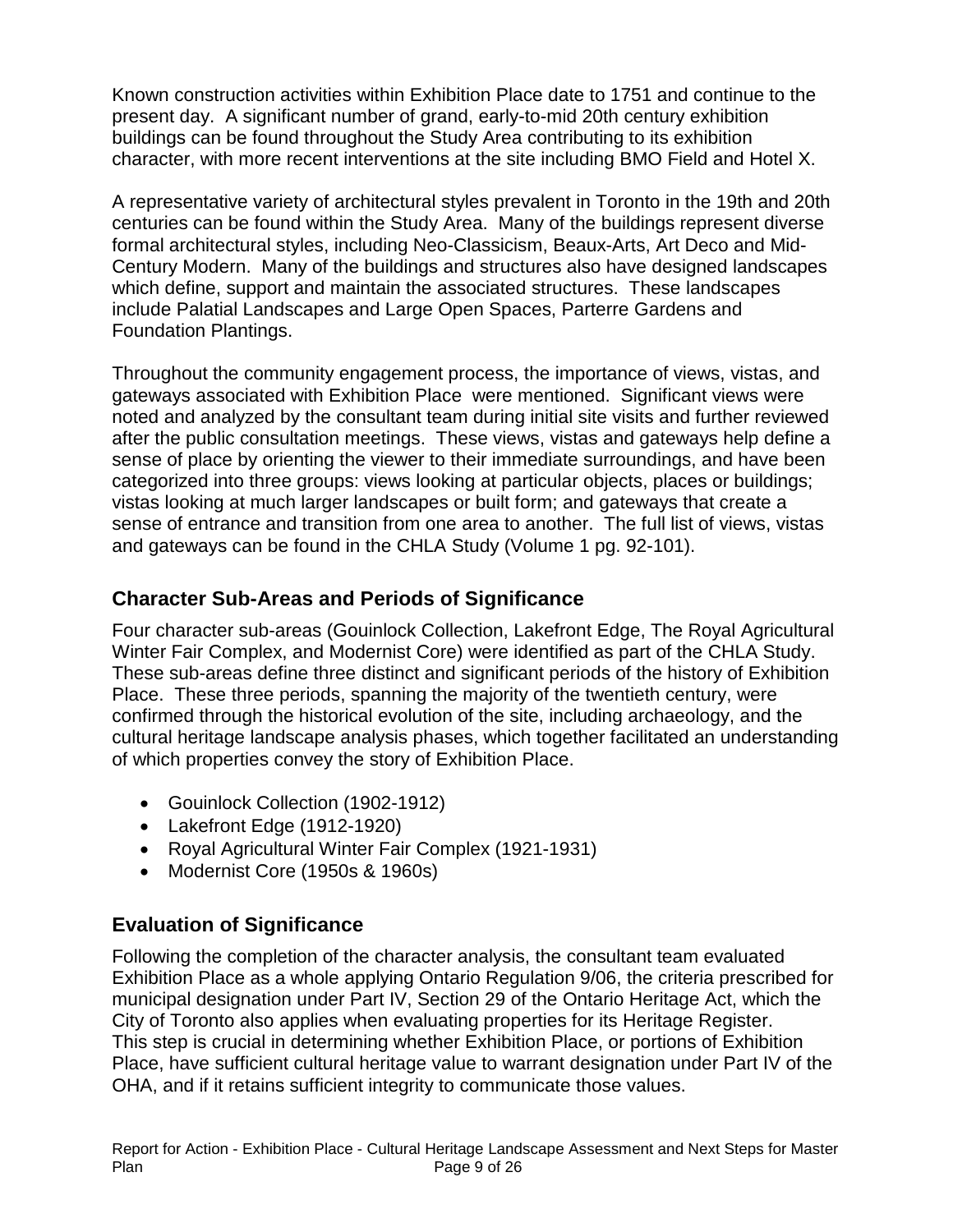# **CHLA Results and Recommendations**

The results of this assessment conclude that Exhibition Place is a provincially significant cultural heritage landscape that incorporates a rich layering of designed areas that have gradually changed and coalesced over time to create a unique complex located in Ontario's capital city and which has organically evolved in relation to its strategic location on the Lake Ontario shoreline. See Attachment 5: Exhibition Place Statement of Significance

in Upper Canada and later, the consolidation of the British administration in Ontario. site sustained a dedicated focus on agricultural education and exhibition use. It The site potentially retains pre-contact archaeological resources that would relate to the site's Indigenous land uses dating to as early as 9000 B.P. and retains significant and rare archaeological resources that represent the French Regime's control and presence The site also represents Ontario's tradition of establishing provincial fairgrounds which flourished in the mid-nineteenth century with Exhibition Place dramatically positioned in relation to Lake Ontario and showcasing monumental pavilion buildings situated in attractively-landscaped large open spaces. Whereas all other early exhibition sites in North America were decommissioned after their inaugural use and replaced with either new developments or entirely new exhibition complexes at later times and at new sites, Exhibition Place evolved as a permanent exhibition space that was added to and adapted over time. It was never fully reinvented, replaced, nor relocated. Rather, the enshrined the Beaux-Arts style of architecture and axial planning that characterized the design of exhibition grounds across the continent in the early twentieth century. This design tradition would provide a template for the site upon which to introduce modernist buildings and interventions in the mid-twentieth century. Together, this impressive collection makes Exhibition Place the most remarkable Canadian exhibition grounds and a unique surviving, and active, example of this kind of cultural heritage landscape in North America.

 Overall, the site retains integrity in terms of location, design, setting, materials, are associated with its defensive origins and design as an exhibition complex. It clearly building fabric and forms, landscape features and relationships, known archaeological framework for the site can improve these deficiencies by applying rehabilitation conserved and reinvigorated as an evolving and important waterfront asset in the City of workmanship, feeling and association. It continues to maintain a physically prominent and iconic position on Toronto's waterfront and is strongly characterized by and comprises elements and features that have endured across the site over time and which expresses itself as a unique exhibition complex that is rare in the Province of Ontario and within North America. As a whole, the site retains extensive original and significant resources, and open space coverage patterns that make it a provincially significant cultural heritage landscape. Some of the site's elements, and connections between them, have been disconnected in places or their quality degraded. However, these alterations are neither irreparable nor irreversible. A carefully planned management treatments that seek to achieve continuity across the site and creation of strong relationships between the site's distinct internal areas and heritage attributes. Such an approach will ensure that this provincially significant cultural heritage landscape is Toronto.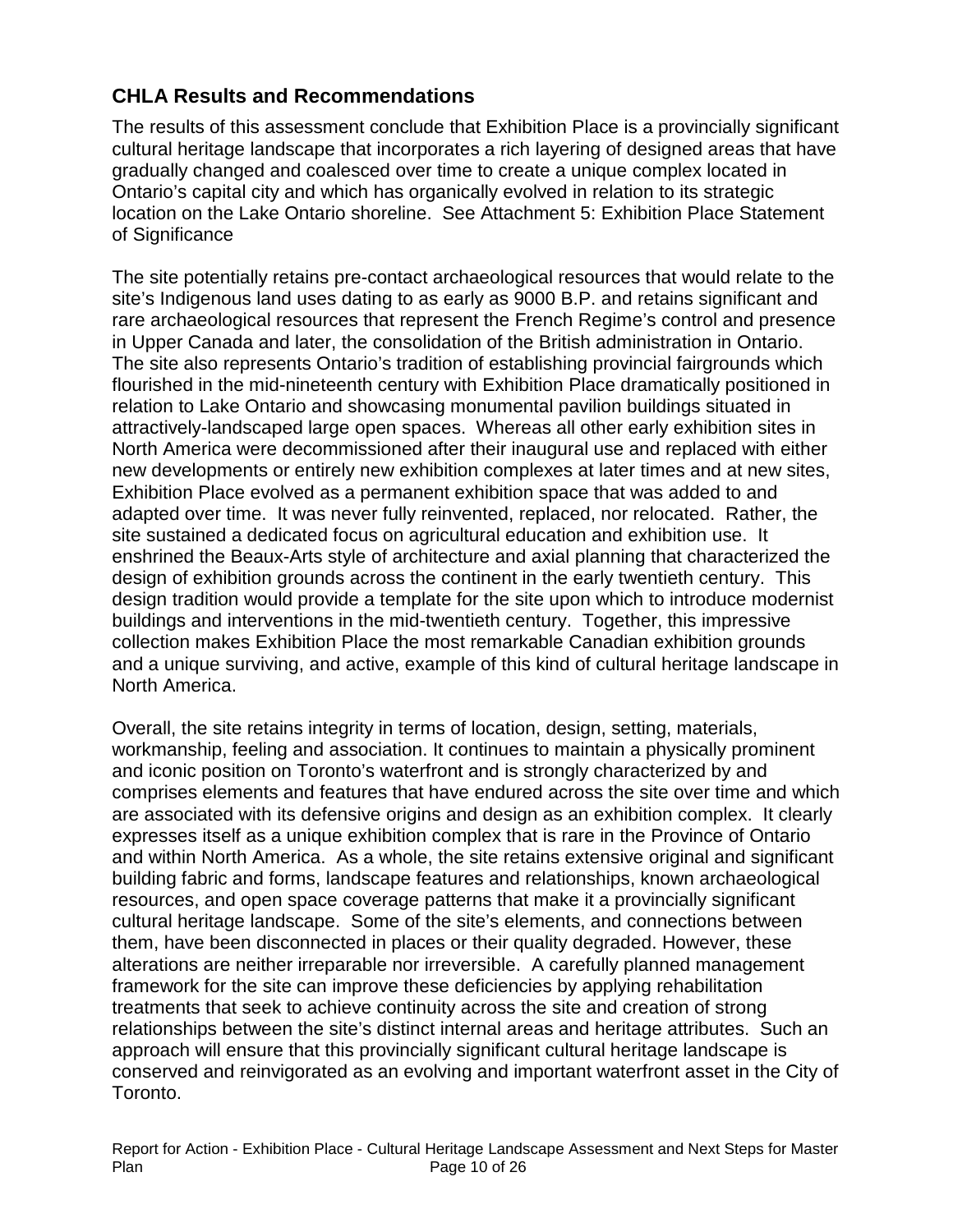places including Fort York National Historic Site, Coronation Park and Ontario Place. At Through the rehabilitation of Exhibition Place, historical relationships within the grounds should be addressed as well as its relationship to Lake Ontario and interconnections with and contributions to its surrounding areas that is defined by culturally significant the same time, Exhibition Place is an extensive site and distinct complex heritage place which requires tailored planning that is sensitive to the needs of the site itself and its constituent elements.

## **Master Plan for Exhibition Place**

 development of Exhibition Place. Staff also recommend that the development of the Master Plan be coordinated with the proposed revitalization of Ontario Place, as described in the report entitled Ontario Place Revitalization - Results of the from the Director, Communty Planning, Toronto and East York District. That report will Staff are undertaking a Master Plan exercise to provide direction for the future Subcommittee Consultation, Guiding Principles and Next Steps, dated April 5, 2019 be presented concurrently with this report at the April 24, 2019 meeting of Toronto and East York Community Council.

A joint planning exercise for these unique publicly-owned sites will take advantage of the natural connections between Exhibition Place and Ontario Place, both with regard to the entertainment and recreation uses on both sites and the need for improved connectivity.

 Staff will be aiming to report on the final form of the Master Plan and any necessary planning policy changes required to implement the Master Plan in the first quarter of 2020.

 In 2016, City Planning was requested to initiate an Official Plan Amendment (OPA) for Exibition Place to extend leases beyond 21 years for facilities on lands designated open space. A subsequent subcommittee set up by Toronto and East Toronto Community Place. Staff were also requested to set up a public working group to provide input on put on hold by the Province prior to the 2017 Provincial election. The OPA request will Council on the request recommended that staff coordinate any recommendations on an Offcial Plan amendment with development of a Cultural Heritage Landscape Assessmente, the Master Plan for Exhibition Place and any coordination with Ontario these plans. Since that time, the CHLA has been completed which is a precurser to the Master Plan and conversations were initiated with Provincial staff, however these were be evaluated as part of the current master plan process outlined below.

 study. This will ensure that the Master Plan also contribute to the business and Co-ordination of the Master Plan process with other initiatives at Exhibition Place, aarticularly development of the new strategic plan will be another important part of the economic success of Exhibition Place

Staff recommend that the Master Plan study include the following elements: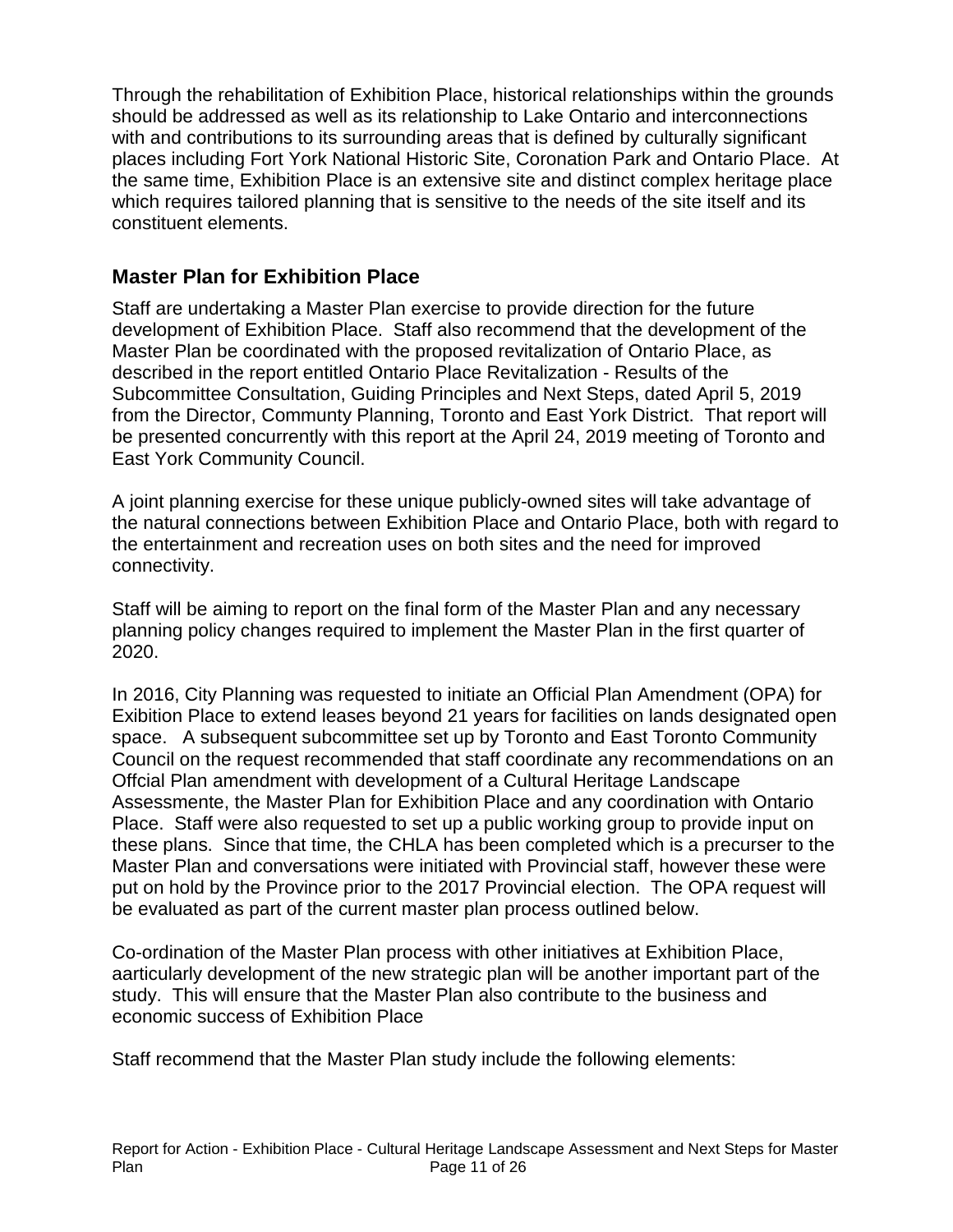#### **Heritage and Archaeology**

- The appropriate conservation and enhancement of built and cultural landscape elements identified in the Cultural Heritage Landscape Assessment(CHLA), prepared by Archaeological Services Inc. (ASI).
- The appropriate conservation measures for identified archaeological resources as identified in the Stage 1 Archaeological Assessment prepared by Archaeological Services Inc. and on file with the City.

#### **Public Realm / Open Space**

- limproving connectivity both within Exhibition Place and to the surrounding public realm including the Ontario Place lands
- A review of open space and opportunities to improve the public realm
- Protection and enhancement of the of the prevailing character of the grounds with buildings surrounded by generous landscaping
- Important views within Exhibition Place
- Views to Lake Ontario
- Views to Exhibition Place
- Gateway treatments
- • Additional public art opportunities

## **Connectivity / Linkages**

- Relationship to Ontario Place and means to improve connectivity
- Possible improvements to streets, bridges and potential land bridges
- Other opportunities to improve connectivity between Exhibition Place and its surrounding neighbouhoods and the waterfront

#### **Mobility**

- Existing transit (TTC and Metrolinx) infrastructure and capacity
- Planned TTC and Metrolinx improvements to transit infrastructure and capacity
- Potential future transit improvements
- Challenges posed by major events and surge crowds
- Potential demand associated with Ontario Place revitalization
- Vehicular network and parking
- Pedestrian circulation network and possible improvements
- The potential for an improved and integrated bicycle network

## **Resilience**

- Accomodating new technologies and approaches to adapt to climate change
- Replacement of hard surface with permeable or landscaped space
- • Opportunities for tree planting and increased tree canopy
- Design to encourage a better modal split to non-automobile transportation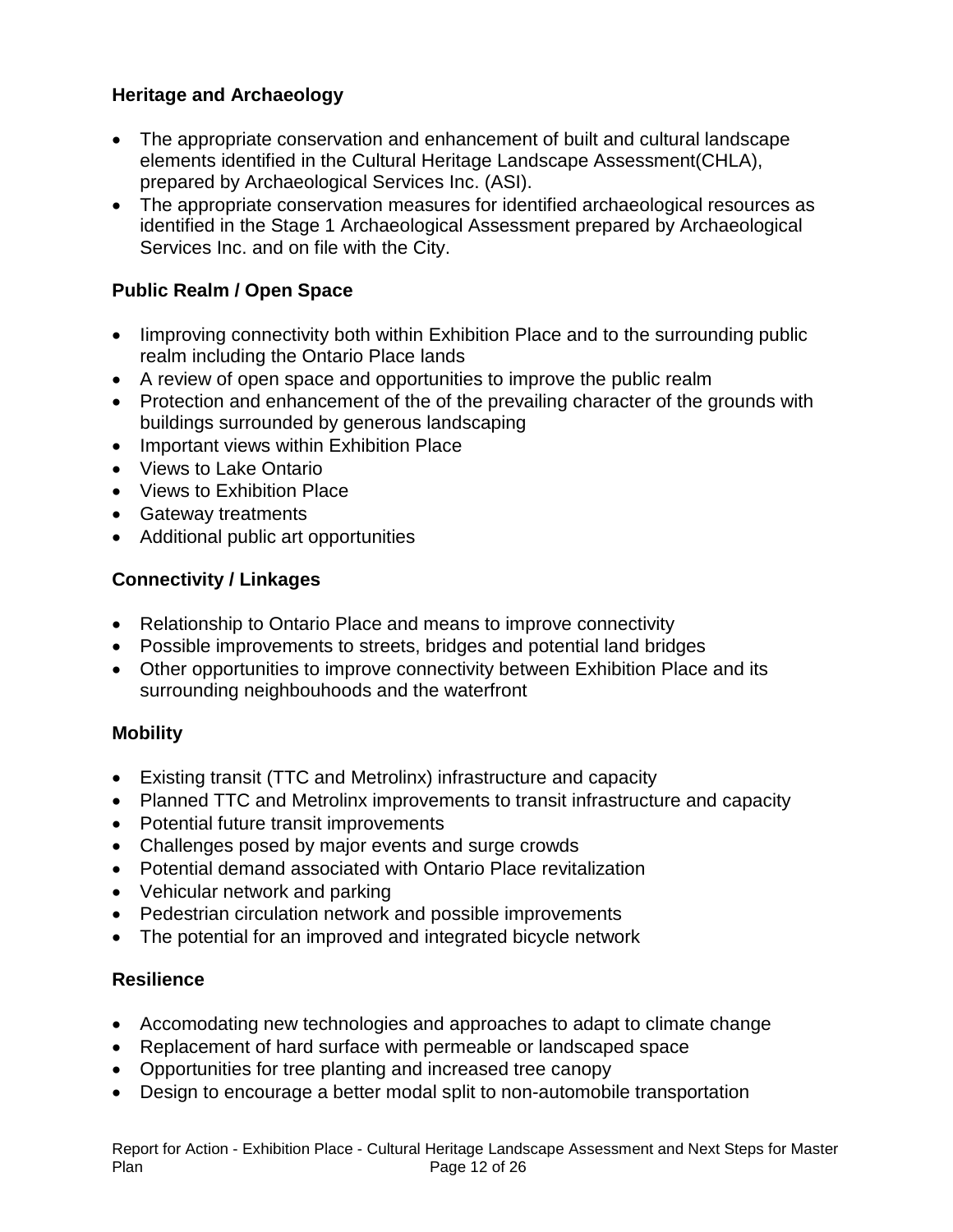## **Built Form**

- A overall approach to built form across the site and the appropriate response to different character areas within the site
- and the appropriate form of that development. • The review of potential locations for additional development within Exhibition Place
- The development of built form guidelines to inform the development of additional buildings and structures.
- Opportunities to add additional uses within Exhibition Place and/or for the intensification of existing uses
- Existing infrastructure, capacity, constraints and required improvements

## **Operations**

- Canadian National Exhibition, Royal Winter Fair and Honda Indy requirements
- • Parking and loading requirements
- Management of traffic and pedestrian volumes during major events

## **Stakeholder Engagement Process**

- master plan. • community meetings will be held to obtain public input on the development of the
- Consultations should be scheduled with the Exhibition Place Board of Governors and stakeholders both within the Exhibition Place grounds and in the surrounding areas.
- Nations, including Mississaugas of the Credit First Nation. • Staff will coordinate with the Indigenous Affairs Office on consultations with First
- Staff will review the possibility for additional workshops, charrettes, stakeholder advisotry groups, etc.
- Consultation with the Province and coordination with Ontario Place.

## **Conclusion**

 development of Toronto. The Master Plan will be informed by the Planning framework as described in this report, including the Central Waterfront Secondary Plan. The Assessment. A key component of the Master Plan exercise will be its coordination Staff recommend that a Master Plan exercise be undertaken to provide a basis for the continuing evolution of Exhibition Place. The Master Plan will recognize the unique attributes of Exhibition Place and the role these City-owned lands have played in the Cultural Heritage Landscape Assessment (CHLA) and the Stage 1 Archeological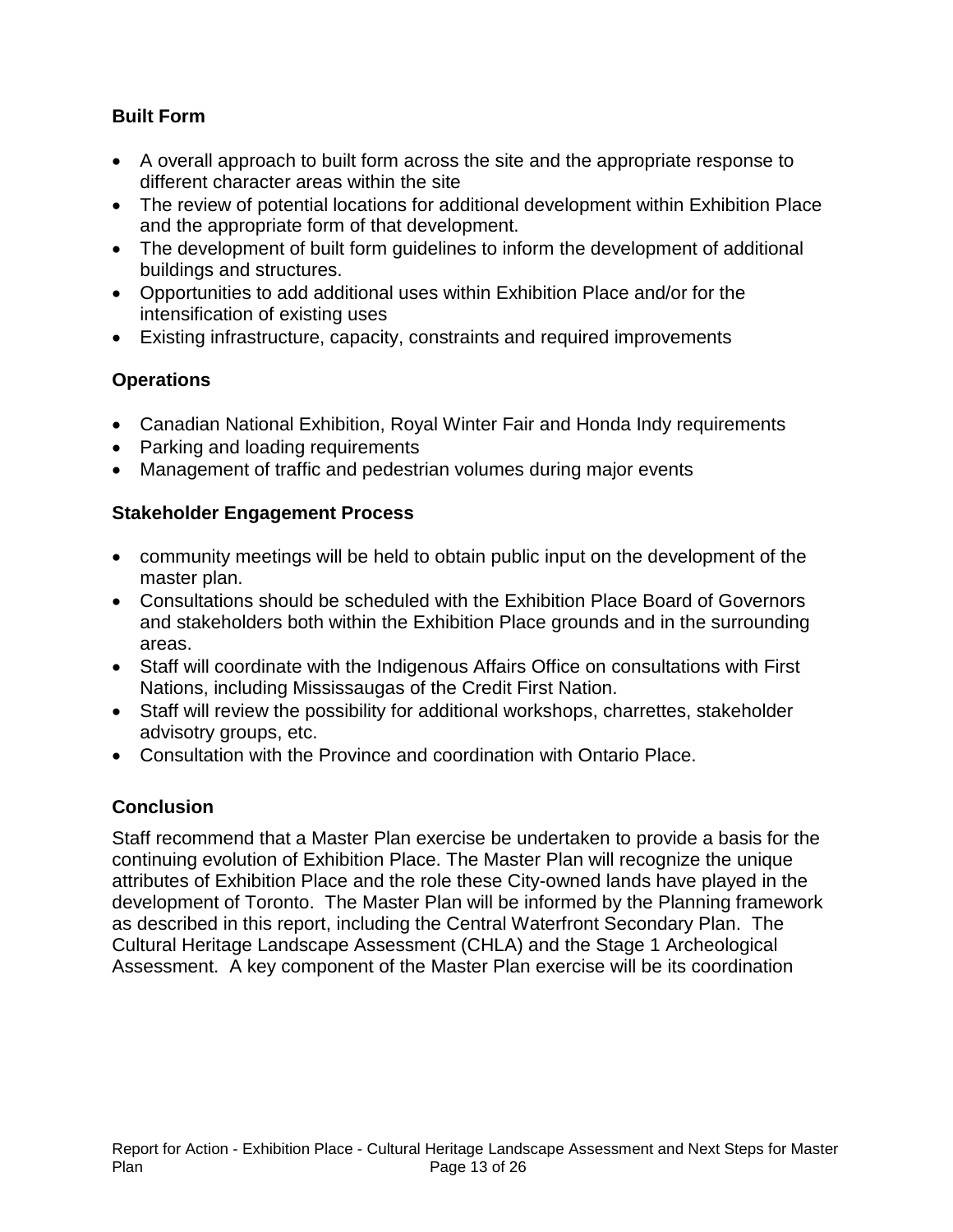Place including the development of the Strategic Plan. with the on-going revitalization of Ontario Place and with other initiatives at Exhibition

#### **CONTACT**

Dan Nicholson Manager, Community Planning Tel. No. (416) 397-4077 [dan.nicholson@toronto.ca](mailto:dan.nicholson@toronto.ca) 

Tamara Anson-Cartwright, CAHP Program Manager Heritage Preservation Services Tel: 416-338-1083; Fax: 416-392-1973 E-mail: [tamara.ansoncartwright@toronto.ca](mailto:tamara.ansoncartwright@toronto.ca) 

#### **SIGNATURE**

Lynda H. Macdonald, MCIP, RPP, OALA Director, Community Planning Toronto and East York District

## **ATTACHMENTS**

#### **City of Toronto Data/Drawings**

 Attachment 3: Central Waterfront Secondary Plan – Map E – Land Use Plan 1-3 Attachment 1: Map of Exhibition Place Attachment 2: Official Plan Land Use Map Attachment 4: Cultural Heritage Landscape Assessment - Executive Summary Attachment 5: Cultural Heritage Landscape Assessment - Statement of Significance (Reasons for Inclusion)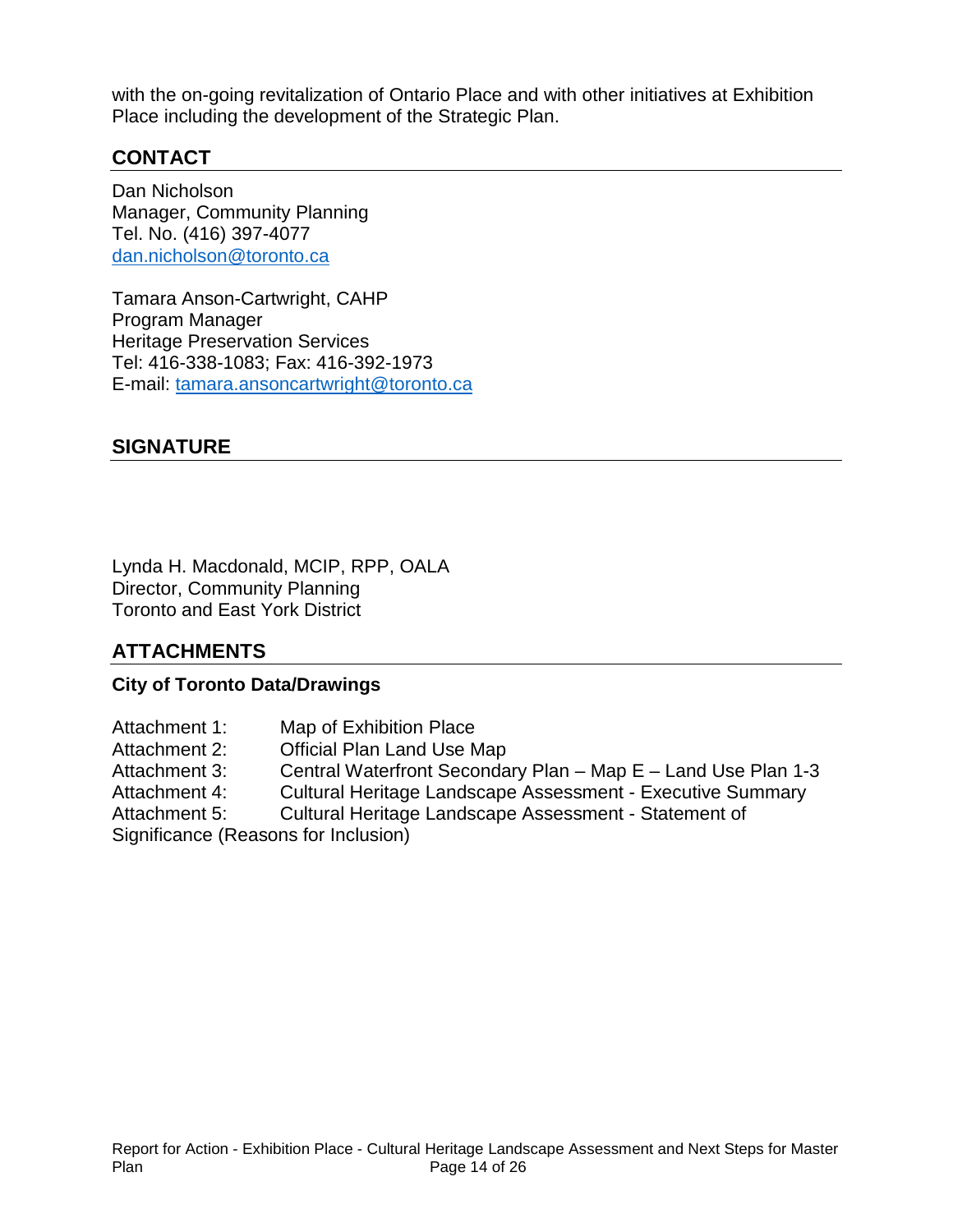#### **Attachment 1: Map of Exhibition Place**

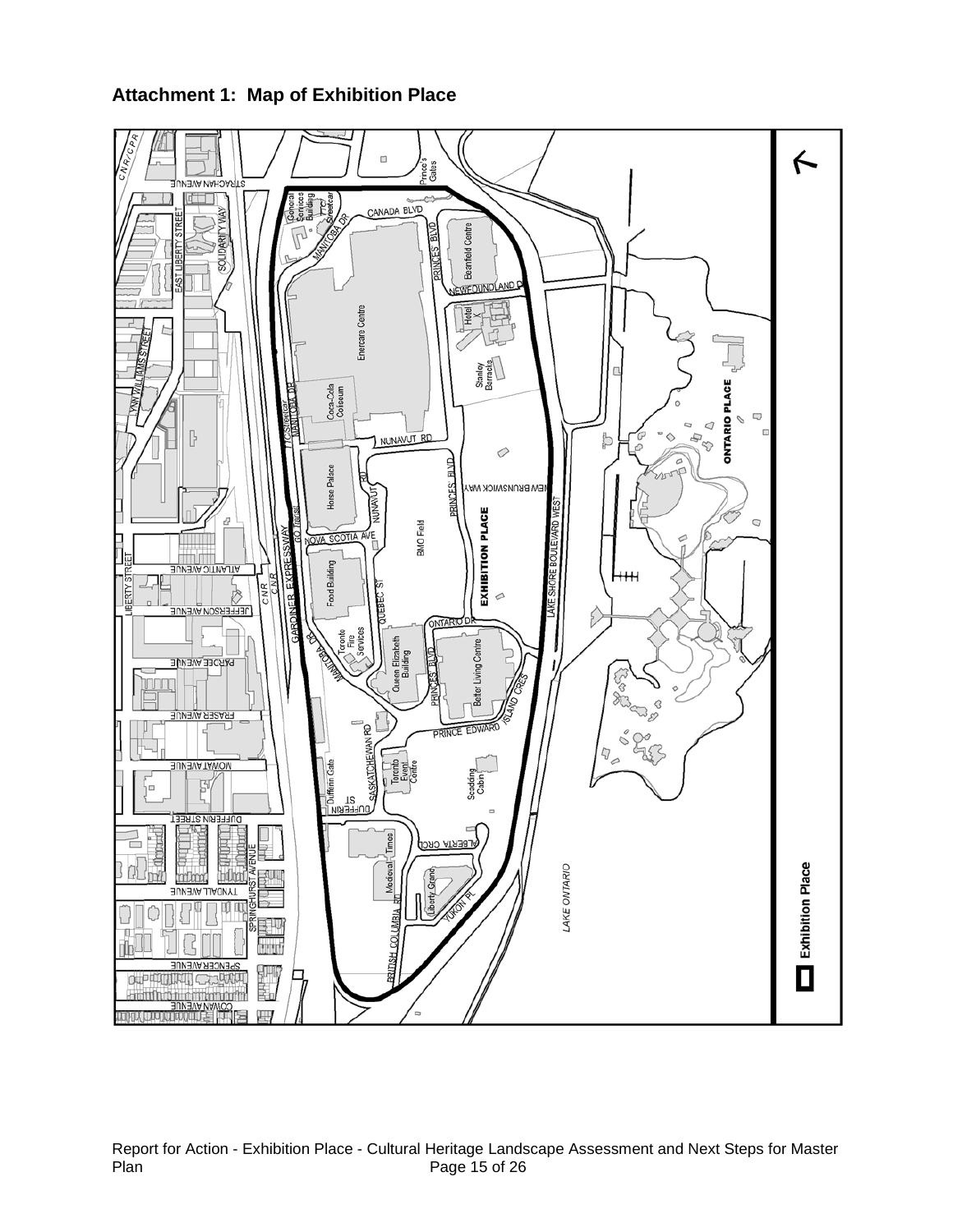

#### **Attachment 2: Official Plan Land Use Map**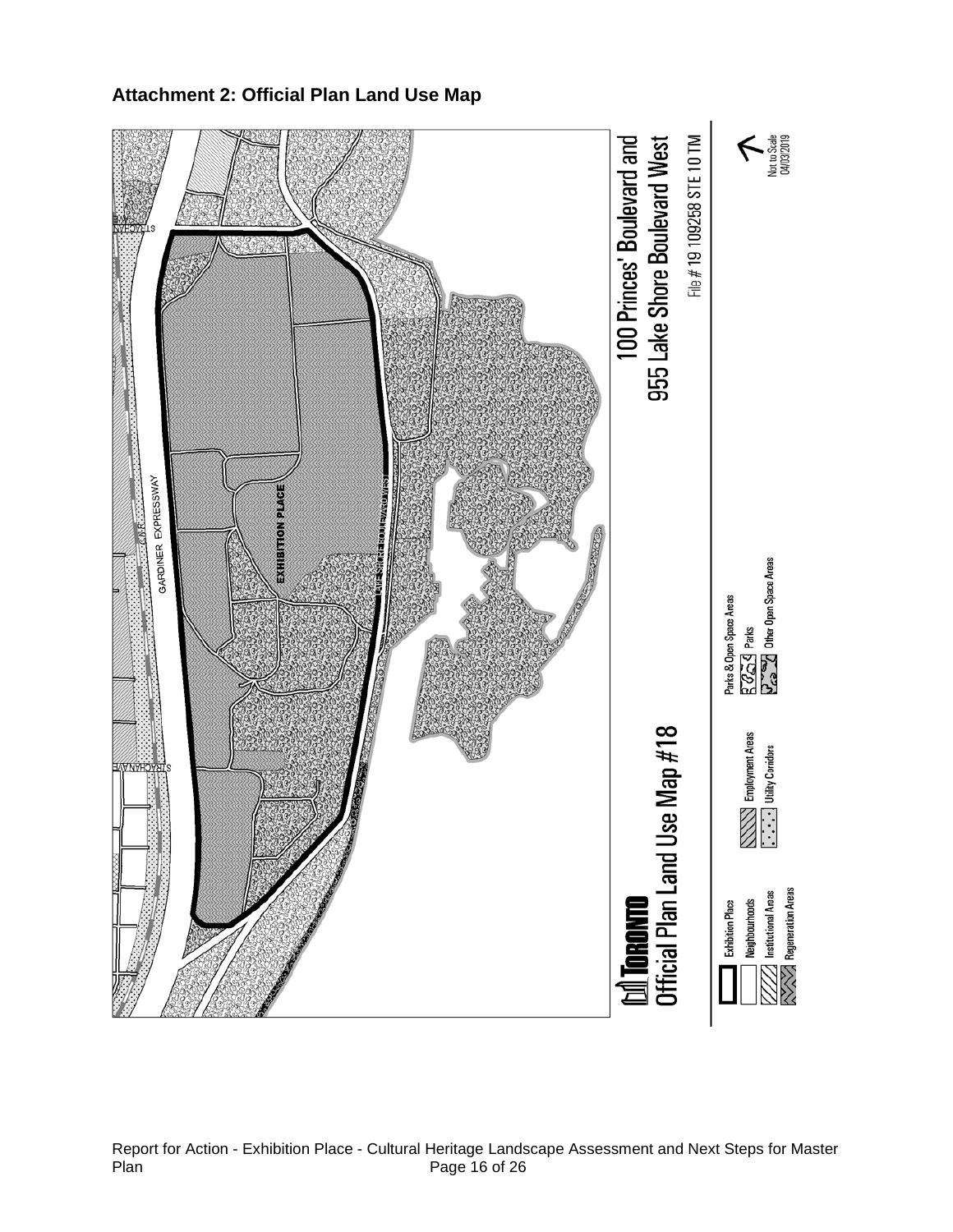

 $\overline{a}$ Report for Action - Exhibition Place - Cultural Heritage Landscape Assessment and Next Steps for Master

Plan Page 17 of 26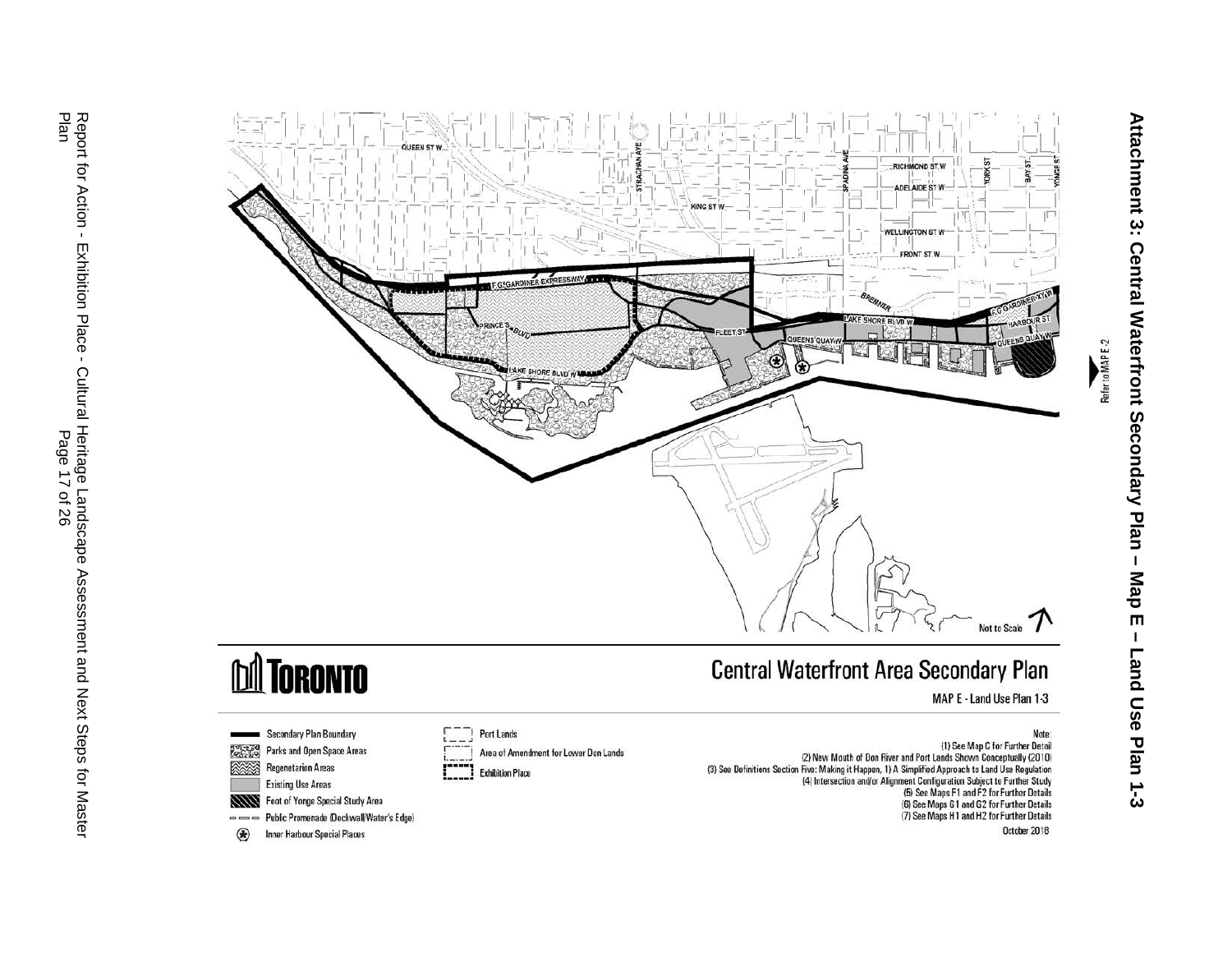#### **Attachment 4: Cultural Heritage Landscape Assessment - Executive Summary**

# **Executive Summary**

 Brown + Storey Architects to prepare a Cultural Heritage Landscape Assessment of works of art; landscaped areas and open spaces; iconic entrances; and known The City of Toronto retained Archaeological Services Inc. (A.S.I.) in collaboration with Exhibition Place. Located at 2 Strachan Avenue, owned by the City of Toronto and managed by a Board of Governors, Exhibition Place contains: buildings that have been included on the City of Toronto's Heritage Register; numerous commemorative plaques; archaeological resources and areas of archaeological potential.

 Exhibition Place is a special and unique waterfront asset located in the City of Toronto. their defensive position on Lake Ontario in the mid-1800s. It has also been the place then selected in 1879 to annually host the Toronto Industrial Exhibition. Beginning in the It hosts over 350 events a year and attracts 5.3 million visitors annually. It is a visually prominent site defined by iconic entrances, connected to a network of waterfront attractions and is well known to Torontonians and people all across the province and country. It is also a place that through its history, has presented opportunities to its site planners, users, and city inhabitants. It has showcased critical periods and crowning achievements in Toronto's history, and which are also significant within the Province of Ontario. It is a place nestled on the north shore of Lake Ontario that would have attracted Indigenous populations. It is the site where the French chose to establish a defensive and commercial fort in the 1700s. It is here that the British sought to expand where the city and the province created a hub to promote agricultural education and excellence beginning in the nineteenth century. This site then became a place for making grand gestures when it hosted the Provincial Agricultural Fair in 1878 and was early twentieth century, and continuing until the 1970s, site organizers embarked on ambitious building programs that would support the site's permanent and continued use as the Canadian National Exhibition and the Royal Agricultural Winter Fair. The complexes and features established during this period signaled that Toronto and Ontario's capital had become a world class and cosmopolitan city.

 cultural heritage landscapes and archaeological resources. This study was undertaken A Cultural Heritage Landscape Assessment of Exhibition Place was initiated to appropriately identify and assess the site's cultural heritage resources, including its to evaluate the site's cultural heritage value and to recommend, as appropriate, conservation strategies that will support master planning activities for the future of Exhibition Place.

 to create a unique complex located in Ontario's capital city and which has organically The study was undertaken in four key phases and included a public, stakeholder, and Indigenous engagement program. The results of this assessment conclude that Exhibition Place is a provincially significant cultural heritage landscape that incorporates a rich layering of designed areas that have gradually changed and coalesced over time evolved in relation to its strategic location on the Lake Ontario shoreline.

 Overall, the site retains integrity in terms of location, design, setting, materials, workmanship, feeling and association. It continues to maintain a physically prominent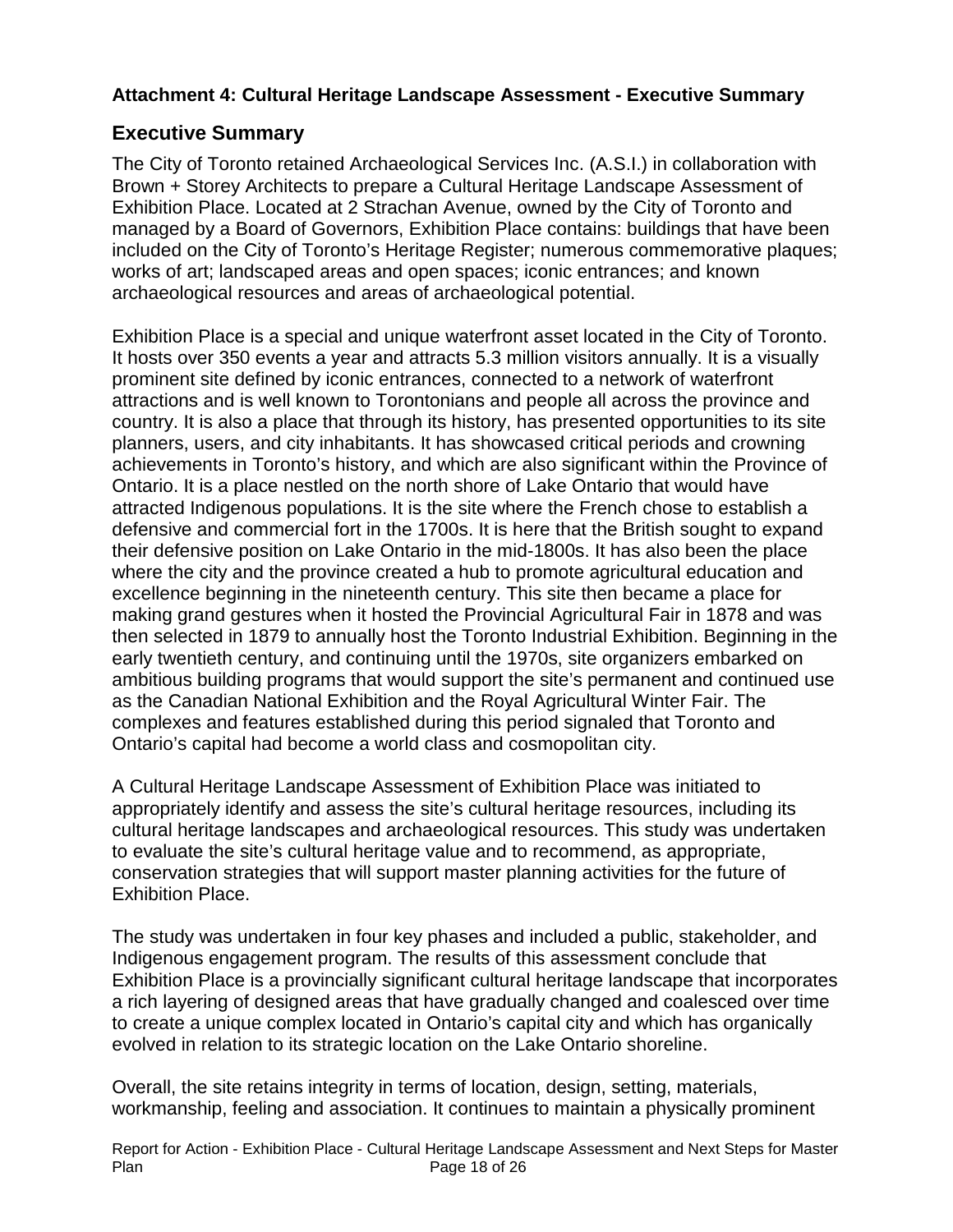building fabric and forms, landscape features and relationships, known archaeological framework for the site can improve these deficiencies by applying rehabilitation and iconic position on Toronto's waterfront and is strongly characterized by and comprises elements and features that have endured across the site over time and which are associated with its defensive origins and design as an exhibition complex. It clearly expresses itself as a unique exhibition complex that is rare in the Province of Ontario and within North America. As a whole, the site retains extensive original and significant resources, and open space coverage patterns that make it a provincially significant cultural heritage landscape. Some of the site's elements, and connections between them, have been disconnected in places or their quality degraded. However, these alterations are neither irreparable nor irreversible. A carefully planned management treatments that seek to achieve continuity across the site and creation of strong relationships between the site's distinct internal areas and heritage attributes. Such an approach will ensure that this provincially significant cultural heritage landscape is conserved and reinvigorated as an evolving and important waterfront asset in the City of Toronto.

Key study recommendations include:

1. Integrate results of this assessment into the forthcoming Master Plan, ensuring that conservation of the site's cultural heritage value is identified as a primary goal and objective of the master planning process.

2. As an interim measure, include 2 Strachan Avenue on the City's Heritage Register using the recommended Statement of Significance and review the ten existing Part IV Designations to consider their consolidation into a single Part IV Designation for the entire property.

 future Master Plans, transit planning, and environmental assessments undertaken at the site. Designation of Exhibition Place in the City of Toronto's Official Plan would also City of Toronto. 3. Identify Exhibition Place as a significant cultural heritage landscape in the City of Toronto's Official Plan through an Official Plan Amendment which would identify the site's cultural heritage value and objectives and policies for conservation as part of include a statement of significance for the site and proposed boundary identified on a map or schedule of the Official Plan. At this time, the Exhibition Place cultural heritage landscape is defined as including all lands associated with 2 Strachan Avenue in the

4. City of Toronto Planning to develop a Conservation Plan to conserve the site as a significant cultural heritage landscape. Urban Design Guidelines will also be developed to conserve the site.

 5. Heritage Impact Assessments will be submitted as part of a complete application for development proposed on, or adjacent to, Exhibition Place.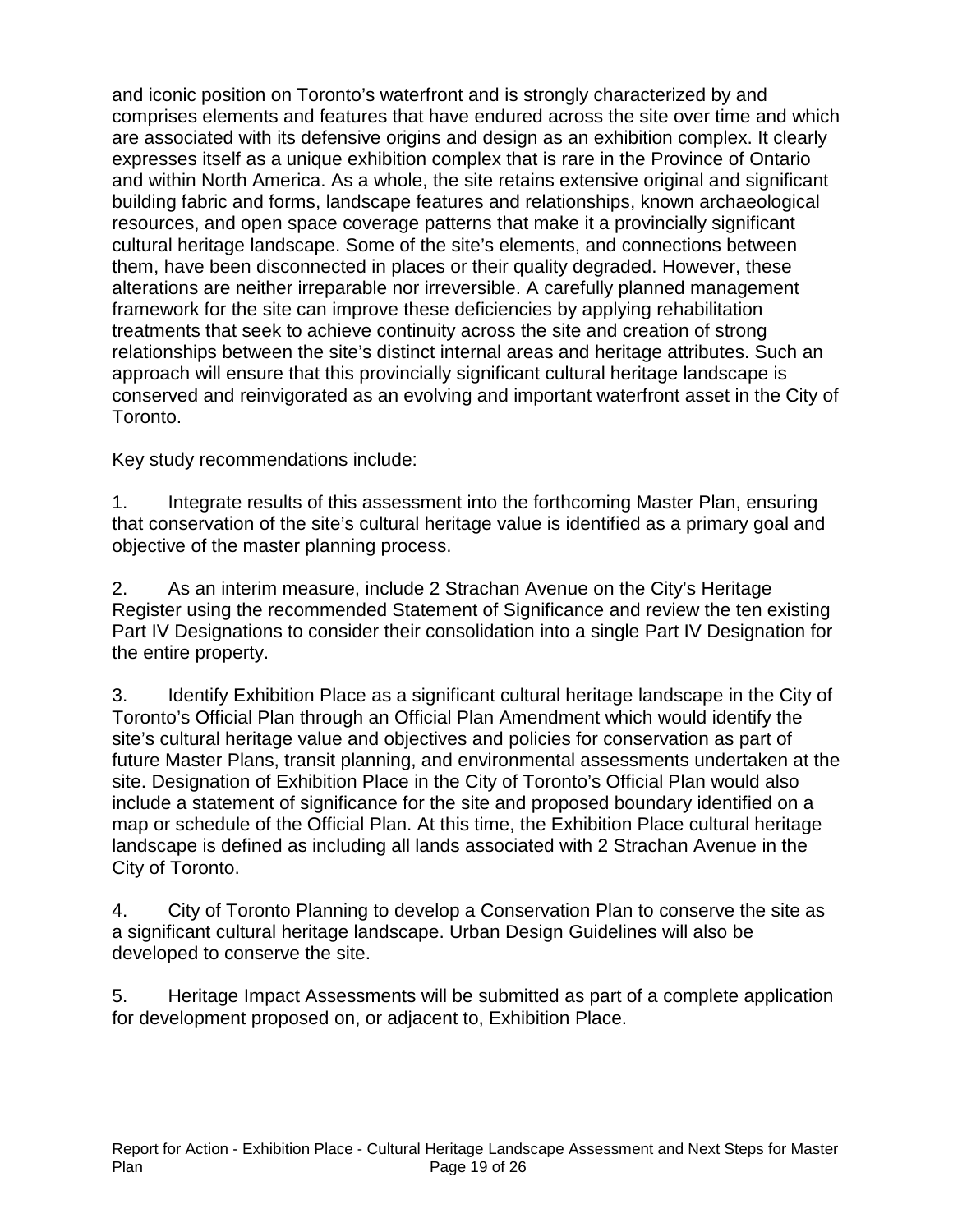an expansive cultural heritage landscape that includes Exhibition Place, Ontario Place, Coronation Park, Gore Park, and the Waterfront Trail. 6. The City of Toronto may explore undertaking a Heritage Conservation District Study, as a future option, to determine if Part V designation under the Ontario Heritage Act is appropriate for the site. This option may be appropriate to conserve and manage

 of Toronto's Official Plan or as a Heritage Conservation District under Part V of the 7. Where the site is protected as a significant cultural heritage landscape in the City Ontario Heritage Act, an advisory group should be established to provide direction and input on proposed interventions at the site. Such an advisory group would consist of a range of site stakeholders including leaseholders, neighbourhood association representatives, members of the general public, representatives of Indigenous communities with an interest in the site, and representatives of the Canadian National Exhibition and the Royal Agricultural Winter Fair.

Attachment 5: Cultural Heritage Landscape Assessment - Statement of Significance (Reasons for Inclusion)

The Exhibition Place property at 2 Strachan Avenue is worthy of inclusion on the City of Toronto's Heritage Register for its cultural heritage value, and meet Ontario Regulation 9/06, the provincial criteria prescribed for municipal designation, which the City of Toronto also applies when evaluating properties for its Heritage Register.

## **Description**

 landscape types of palatial, parterre and foundation planting types; approximately 27 and areas of archaeological potential, and commemorative and historical plaques. Exhibition Place is a historic exhibition grounds and former military fort located at 2 Strachan Avenue. The property is generally bounded by Strachan Avenue to the east, Lake Shore Boulevard West to the south and west, and the Gardiner Expressway to the north. The site overlooks Lake Ontario to the south and is located adjacent to Ontario Place and near the Fort York and Garrison Common National Heritage Conservation District and National Historic Site located to the east. The site represents an assemblage of built heritage resources and cultural heritage landscape features that trace their origins back to the original conception of the Provincial Exhibition. The approximately 192 acre site is now comprised of: approximately 22 hectares of designed open space areas including gardens and parks and representing various hectares of designed circulation routes including pathways and boulevards and roads and parking areas; and 18 buildings and numerous structures with a combined footprint of approximately 24 hectares, including numerous art installations, interpretative installations, landmark entrances, views and vistas, known archaeological resources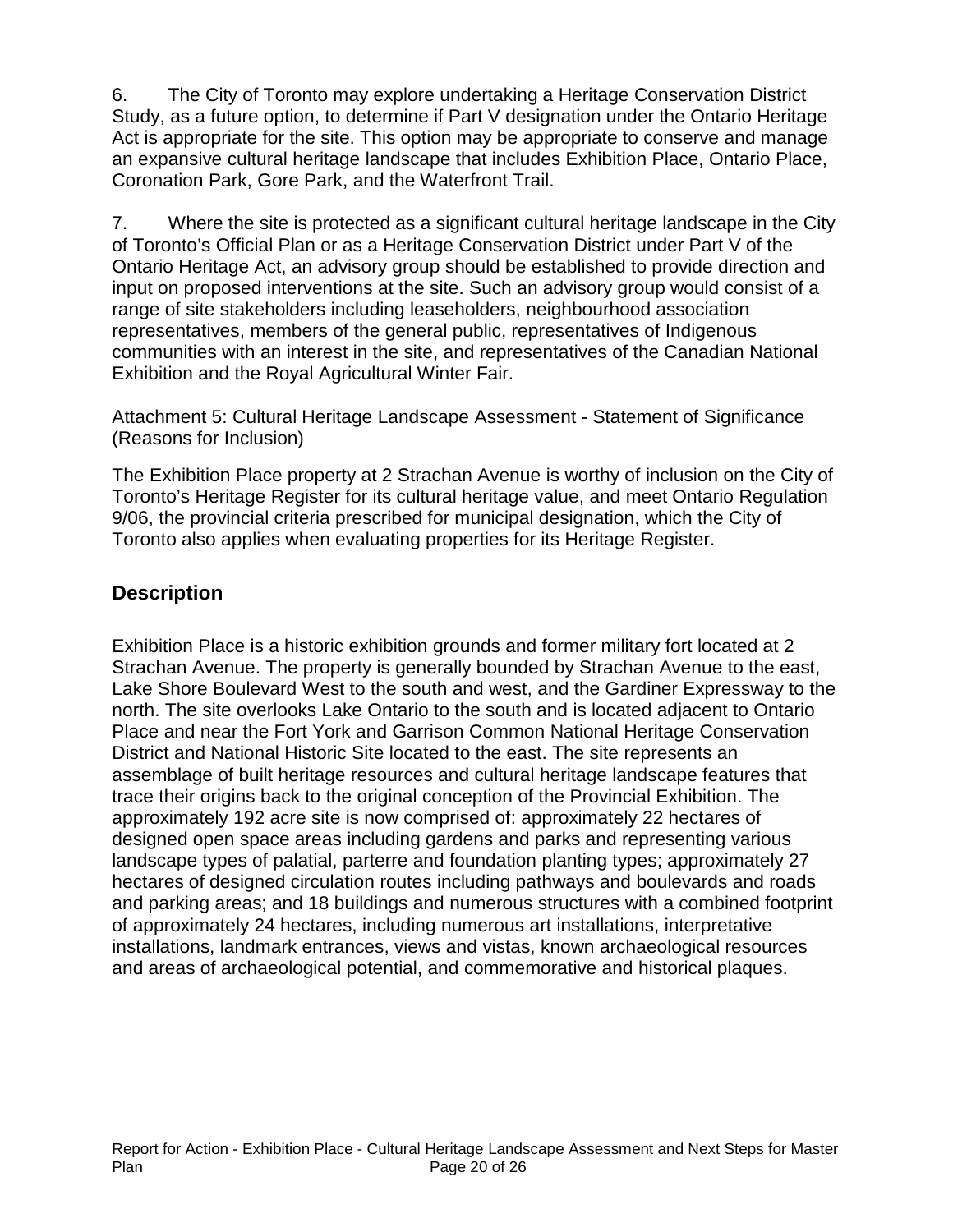# **Statement of Cultural Heritage Value**

Exhibition Place is a significant cultural heritage landscape

The Exhibition Place site contains a rich layering of designed and evolved landscape systems over time, from the demonstrated potential for Indigenous use, to the original defensive installations of Fort Rouillé and the New Fort, the provincial fairgrounds, the Beaux-Arts style architecture and axial planning that defined the exhibition grounds in the early 20th century, modernist interventions and innovations, and the thoughtful growth of the site through gradually expanded site boundaries, a desire for permanent buildings of excellent design, careful replacement of buildings and structures lost to fire and external forces, the planting of showcase landscapes and public display of works by renowned artists.

 dialogue of formal design languages that makes Exhibition Place the most remarkable Together, this impressive collection comprising various periods of significance in the site's history and executed by numerous significant individuals intertwines and overlaps to provide an overall understanding of the rich architectural, historical and contextual Canadian exhibition grounds and a notable surviving, and active, example of this kind of cultural heritage landscape in North America.

#### **Design Value**

 at the site between 1902 and the 1960s, the site showcases four designed landscapes Exhibition Place is valued as a unique and rare surviving and active organically evolved landscape originally sited on the Lake Ontario shoreline, and comprised of building and landscape complexes that together form a rare example of the finest and largest exhibition complex from the twentieth century located in the City of Toronto and in the Province of Ontario. Containing groupings of buildings, structures and landscape features corresponding to four distinct planning and development phases that occurred which include a range of purpose-built and designed features that were developed to permanently function for exhibition purposes. These features were executed to demonstrate a high degree of design excellence and are valued as fine representative examples of numerous architectural styles and technical innovations in construction methods and materials, including the Gouinlock collection, which is recognized as a National Historic Site and more than twenty individual buildings and structures recognized on the City of Toronto Heritage Register.

 Stanley Barracks, which represents the military uses of the property and is a rare example of a surviving military building in Toronto from this period and is distinguished As well as the design value of the collection of exhibition buildings, the site contains by and valued for its rare stone construction.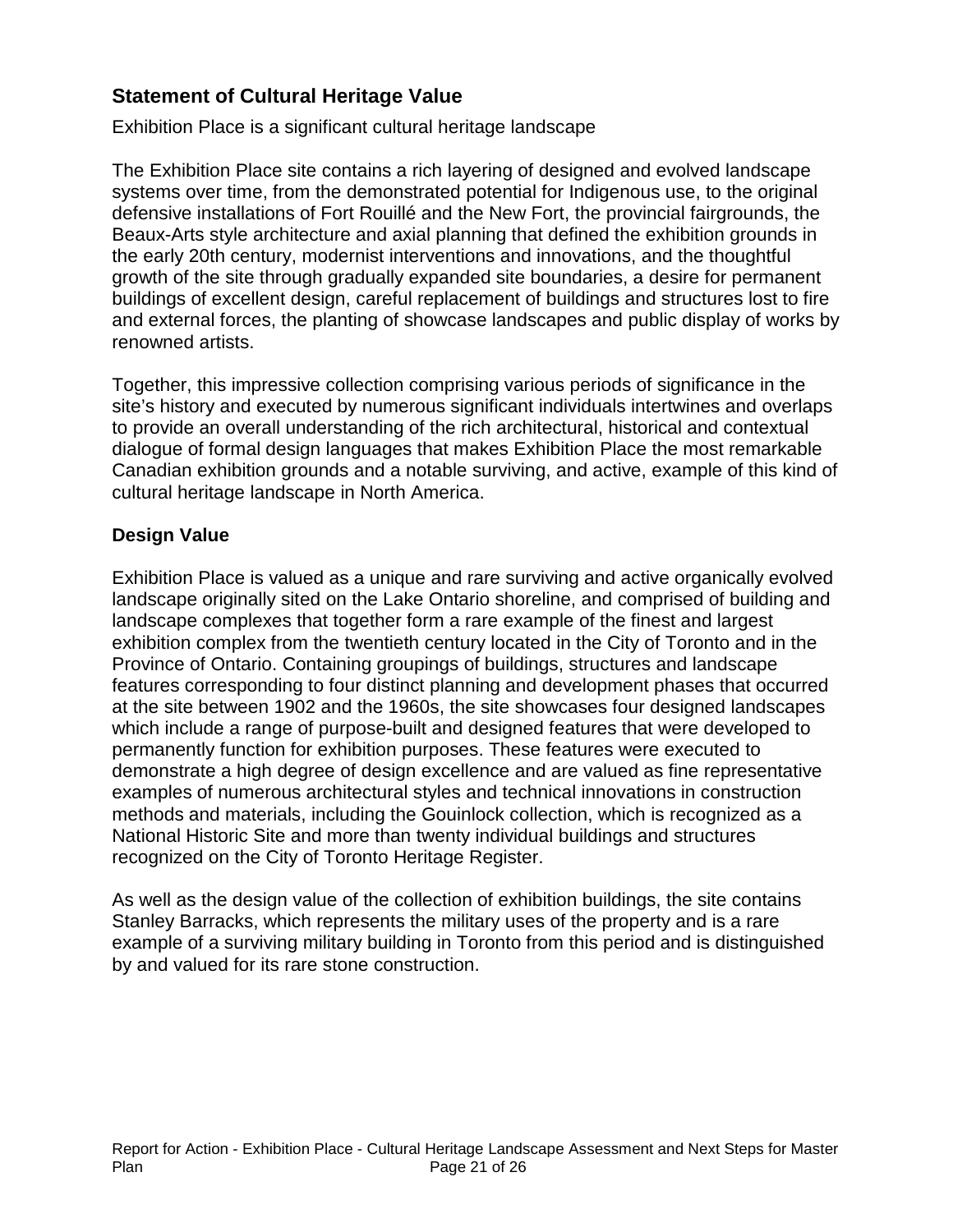#### **Historical Value**

 cultural settlement patterns, and social life. It reflects various periods of interaction Exhibition Place is a unique, organically evolved landscape that expresses significant administrative, economic and social imperatives and themes that were instrumental in shaping Ontario's post-contact land uses, governmental and administrative regimes, between human uses and the natural landscape dating to between ca. 1751 and ca. 1975 and has the potential to contribute to an understanding of earlier Indigenous land uses dating to 9000 B.P. The site represents and commemorates its earliest documented uses dating to the eighteenth century when used as Fort Rouillé, the only demonstrated site in Toronto dating to the French Regime and one of the few remaining across the entire Province. The site also documents the solidification and expansion of the British regime's presence in the Province of Ontario that occurred during and following the Battle of York, as the site comprised parts of the 1813 battlefield and then was subsequently selected for purposes of constructing a new fort situated on Lake Ontario.

 the twentieth century as it became the permanent host for the Royal Agricultural Winter The site is also deeply associated with and representative of the development and solidification of Ontario's mid-nineteenth-century agricultural sector, which served as an economic engine to support the growth of new communities and settlement centres in the Province. Agricultural fairs were established to promote excellence in agriculture and education and the first Provincial Fair held at this site in 1878 focused on animal husbandry and crop cultivation, an exhibition tradition that continued at the site through Fair.

 Province was becoming the economic and political centre of British North America. With exhibition format and attracting domestic and continental audiences. Simultaneously, The site was also significantly developed as an exhibition complex at a time when the the province's capital city uniquely positioned within the Great Lakes system, it was ready to compete with other comparable American and European cities to showcase innovations in technology and industry by the end of the nineteenth century in an the site also clearly expresses the rapid urbanization, economic development, and cultural aspirations that underpinned development of the western edge of the City of Toronto situated on the Lake Ontario shoreline in the early twentieth century and which continued in the intervening decades until the 1970s when the site and its surroundings to the south became a recreational and cultural destination area with the opening of Ontario Place in 1971.

 The site is associated with and valued for its breadth and number of renowned architects, planners, designers, builders and artists involved in the site's design and development. The property is also valued as the site of long-time and continued events of municipal and provincial significance, including the Canadian National Exhibition, Royal Agricultural Winter Fair, Canadian International Air Show, and Warrior's Day Parade as well as former long-standing events such as the Toronto Industrial Exhibition.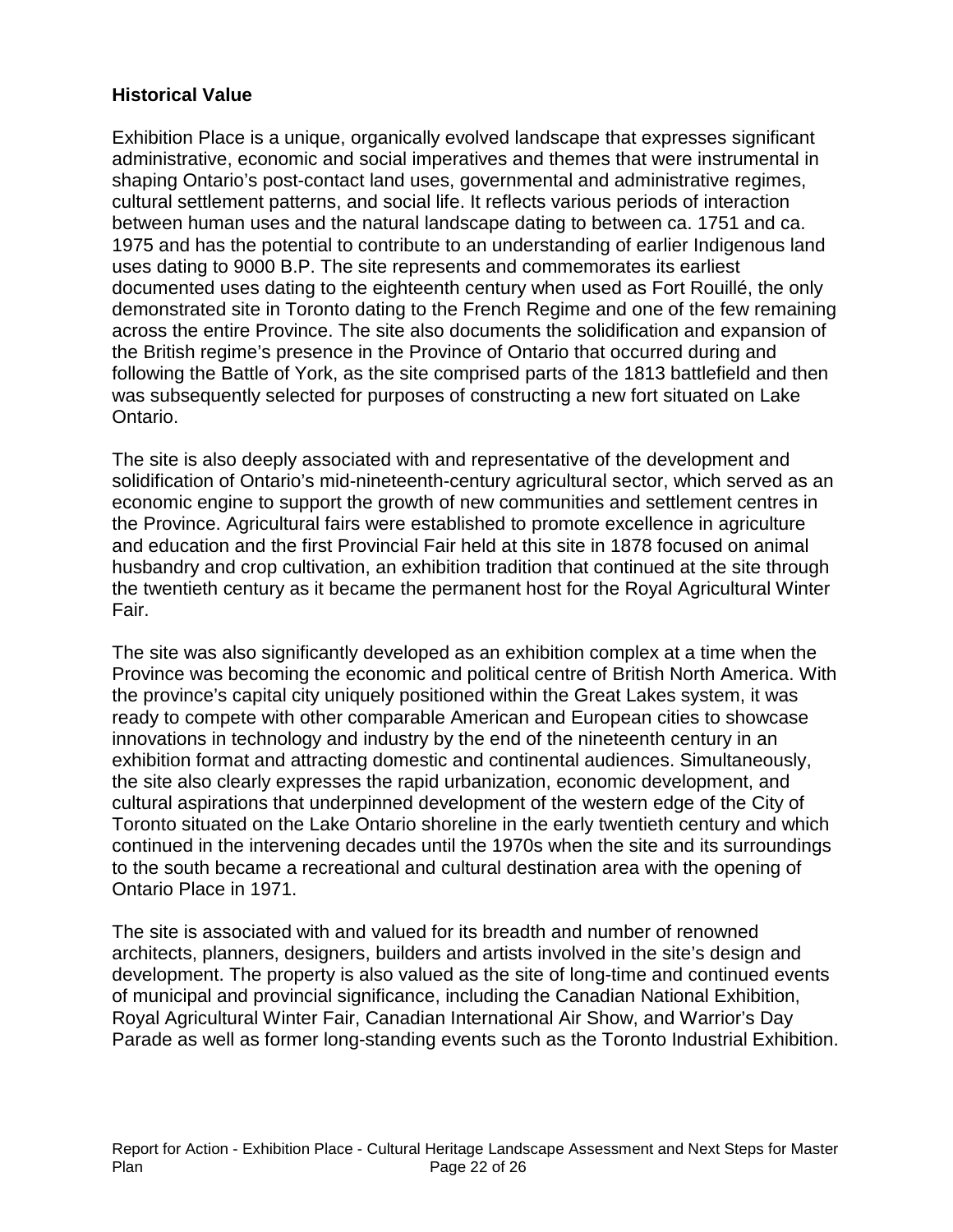The property is also valued for its associations with significant organizations such as the Royal Canadian Regiment and Royal Canadian Dragoons as well as other temporary uses that occurred within Stanley Barracks and which have been commemorated, such as: the internment of the Ukrainians and Europeans (1914-1920); and use as the Manning Depot Royal Canadian Air Force during the Second World War.

These associations and themes are expressed and represented through various buildings, structures and landscape features as well as plaques and commemorative installations.

#### **Contextual Value**

 landscape of the municipality and within the Province's capital city. Its iconic and known site to Ontarians and local residents. Today it functions as a destination for Exhibition Place is a visually important landmark within the City of Toronto and within the Province of Ontario, defining a well-known point of reference within the urban visually prominent entrances, location on Lake Ontario and within a multi-modal transportation network, and permanent host to national and provincial events such as the Canadian National Exhibition and the Royal Agricultural Winter Fair make it a wellentertainment, professional sport, and exhibition functions and attracts more than 5.5 million visitors a year.

 maintaining the character of this section of the waterfront as part of a larger collection of Exhibition Place has contextual value for its location on the historical western edge of the City of Toronto and overlooking Lake Ontario and for defining, supporting and civic spaces designated as public entertainment, educational, recreational, and/or cultural heritage complexes, from Fort York National Historic Site to the innovative design and aspirational programming of Ontario Place and also including Marilyn Bell Park, the Toronto Inukshuk Park, Trillium Park and William G. Davis Trail, Coronation Park, the Gore Park; and Lake Ontario.

 associations with Ontario Place as shared civic spaces of exploration and learning, Exhibition Place is also valued for its functional, physical and visual connections and where opportunities for exploration and education have established a ritual of visitation for many residents, including to both sites in a single visit. The contextual relationship between the two sites is also evident in their physical and visual connections via interconnected pedestrian bridges and views from Exhibition Place to Ontario Place.

#### **Heritage Attributes**

The heritage attributes of the Exhibition Place property at 2 Strachan Avenue are:

• Potential pre-contact Indigenous archaeological resources within some comparatively passively developed/altered parts of the site.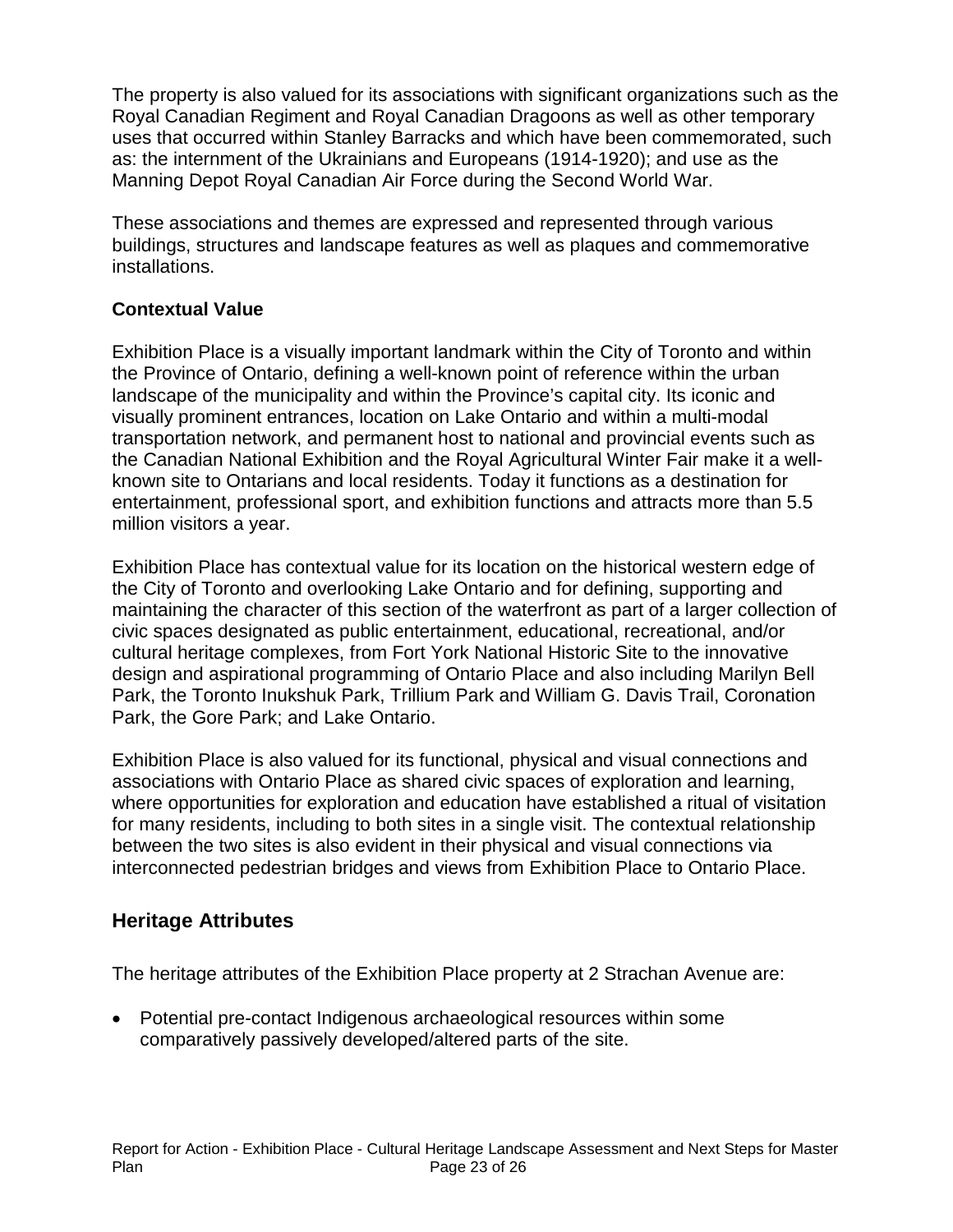- Features that represent the site's associations with themes of military defence and territorial expansion in the Province of Ontario:
	- Orientation of the site and proximity to Lake Ontario shoreline;
	- Fort Rouillé archaeological site and Archaeologically Sensitive Area;
	- Commemorative landscaping representing the boundaries of the fort and monument.
	- Stanley Barracks:
	- The New Fort archaeological site and Archaeologically Sensitive Area; and
	- Nineteenth- and early twentieth-century discoveries of Battle of York burials and potential for additional remains.
- Features that represent the theme of developing agricultural economies and communities in the Province of Ontario and the site's associations with the Toronto Industrial Exhibition, the Provincial Agricultural Fair, and the site's subsequent and continued use for the Canadian National Exhibition and Royal Winter Fair events:
	- John Scadding Cabin;
	- The axial relationship and orientation of the buildings to Lake Ontario;
	- The western curvature of Manitoba Drive;
	- for use as part of the Canadian National Exhibition and Royal Agricultural Winter • Purpose-built and designed pavilion buildings and landscape features dedicated Fair;
	- Meeting places within the Exhibition grounds including the Princess Margaret Fountain and associated circulation network linking the western grounds and the eastern side of the site and the core site of the Midway, bounded by the Horse Palace, Enercare Centre, Princes' Boulevard and BMO Field; and
	- Works of art located throughout the Exhibition grounds and associated with significant artists including: E.B. Cox; Jean Horne; Charles Keck; Francis Loring; Charles McKechnie; Ronald Baird; Arthur Donald Price; and Ron Satok.
- Features expressing the site's design value as a unique and rare surviving example of an Exhibition complex, showcasing design excellence, fine representative examples of numerous architectural styles, and technical innovations in construction methods and materials, including but not limited to:
	- The low scale and large massing of pavilion buildings throughout the Exhibition grounds and set within large lawns with horticultural displays.
	- Early twentieth-century core of the Exhibition grounds including:
	- The collection of buildings designed by G.W. Gouinlock and their associated landscapes;
	- Centennial Park and its diagonal pathway connection between the Dufferin Gate and the Princess Margaret Fountain;
	- Palatial landscape between the Horticulture Building and the Bandshell including horticultural displays and the Carlsberg Carillon;
	- Parterre landscape and pathways on the eastern edge of the Government Building (currently known as Medieval Times);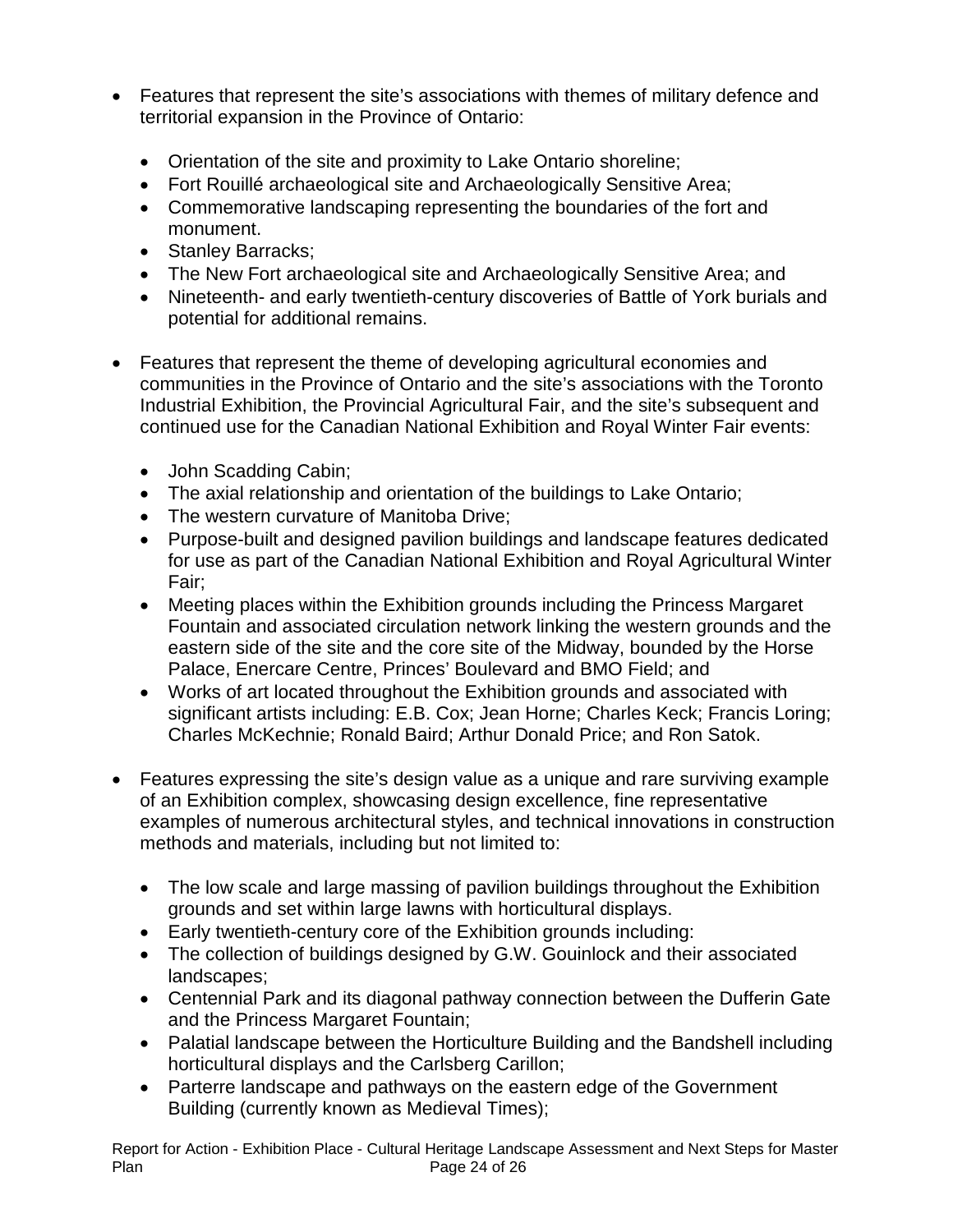- Landscape features and structures that evolved from the Gouinlock period, including the Dufferin Gate and Bandshell;
- Rose Garden and the Shriners' Peace Memorial bronze sculpture set on a circular stone base and incorporated into a fountain; and
- Dufferin Street between the Dufferin Gates to the westward curve in the road.
- Strong expressions of the Beaux-Arts style and which provided a template for the site's
- on-going development in the twentieth century and as recommended in the 1920 Chapman and Oxley Master Plan:
- The grand axial boulevard, Princes' Boulevard and Princes' Gate Piazza;
- Ontario Government Building (currently known as Liberty Grand) and the palatial landscape and pathways at its southern elevation;
- Automotive Building (currently known as Beanfield Centre) and the palatial landscape at its southern elevation; and
- Charles McKechnie's concrete and cast stone sculptures.
- The modernist architecture, structures and landscapes that were introduced, and successfully integrated to expand the site's existing exhibition complex, beginning in 1954:
- Food Products Building including the exterior water fountains and Jean Horne's bronze sculptures;
- Queen Elizabeth Building including Francis Loring's polystyrene sculpture;
- Better Living Centre;
- Portion of Sports Hall of Fame at the west side of BMO Field;
- Princess Margaret Fountain; and
- McGillivray Fountain.
- Features that express the site's contextual value as a visually prominent landmark and as an important site that contributes to its surroundings and which establishes a distinct area on the Lake Ontario shoreline and defined by a network of public recreational, entertainment, and cultural assets, including but not limited:
	- Iconic and highly visible entrances including the Princes' Gates and Dufferin Gates;
	- Features which visually and physically connect Exhibition Place to Ontario Place including:
	- The West and East Bridges; and
	- Views north to the site from open spaces along Lake Shore Boulevard and south from the site and providing views of Lake Ontario and/or Ontario Place.
	- Lakefront edge along southern edge of grounds and the Bailey Bridge providing a physical connection between the Exhibition grounds and Lake Ontario;
	- Views within, to and from the Exhibition grounds: